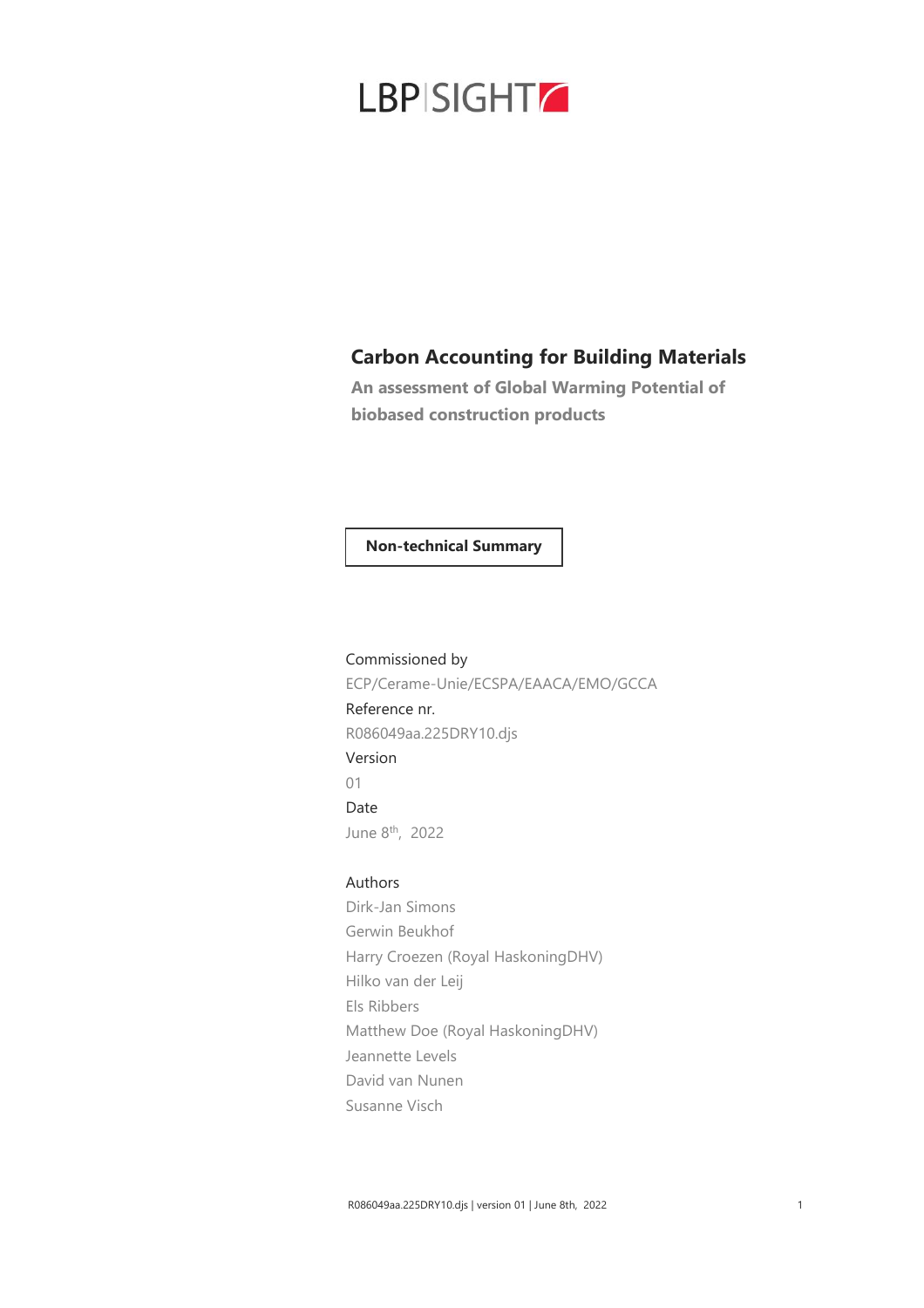

## **Table of contents**

| 1        |      |                                                                                   |  |
|----------|------|-----------------------------------------------------------------------------------|--|
| 2        |      |                                                                                   |  |
| 3        |      |                                                                                   |  |
| 4        |      |                                                                                   |  |
| 5        |      |                                                                                   |  |
|          | 5.1  |                                                                                   |  |
|          | 5.2  |                                                                                   |  |
|          |      | 5.2.1                                                                             |  |
|          |      | 5.2.2                                                                             |  |
|          | 5.3  |                                                                                   |  |
| 6        |      | Consequences of mass supplying of timber: can supply meet demand? 12              |  |
|          | 6.1  |                                                                                   |  |
|          | 6.2  |                                                                                   |  |
|          | 6.3  |                                                                                   |  |
|          | 6.4  |                                                                                   |  |
| 7        |      |                                                                                   |  |
|          | 7.1  |                                                                                   |  |
|          | 7.2  | Literature review on the use of forest products using consequential LCA17         |  |
|          | 7.3  |                                                                                   |  |
|          | 7.4  |                                                                                   |  |
| 8        |      |                                                                                   |  |
|          | 8.1  |                                                                                   |  |
|          | 8.2  | Assessment of Product Category Rules (PCR) and Environmental Product Declarations |  |
| (EPD) 21 |      |                                                                                   |  |
| 9        |      | Temporary carbon storage in Harvested Wood Products in construction23             |  |
| 10       |      |                                                                                   |  |
|          | 10.1 |                                                                                   |  |
|          | 10.2 |                                                                                   |  |
|          | 10.3 |                                                                                   |  |
|          | 10.4 | The EU-27 HWP carbon sink in perspective of Climate change mitigation27           |  |
|          | 10.5 |                                                                                   |  |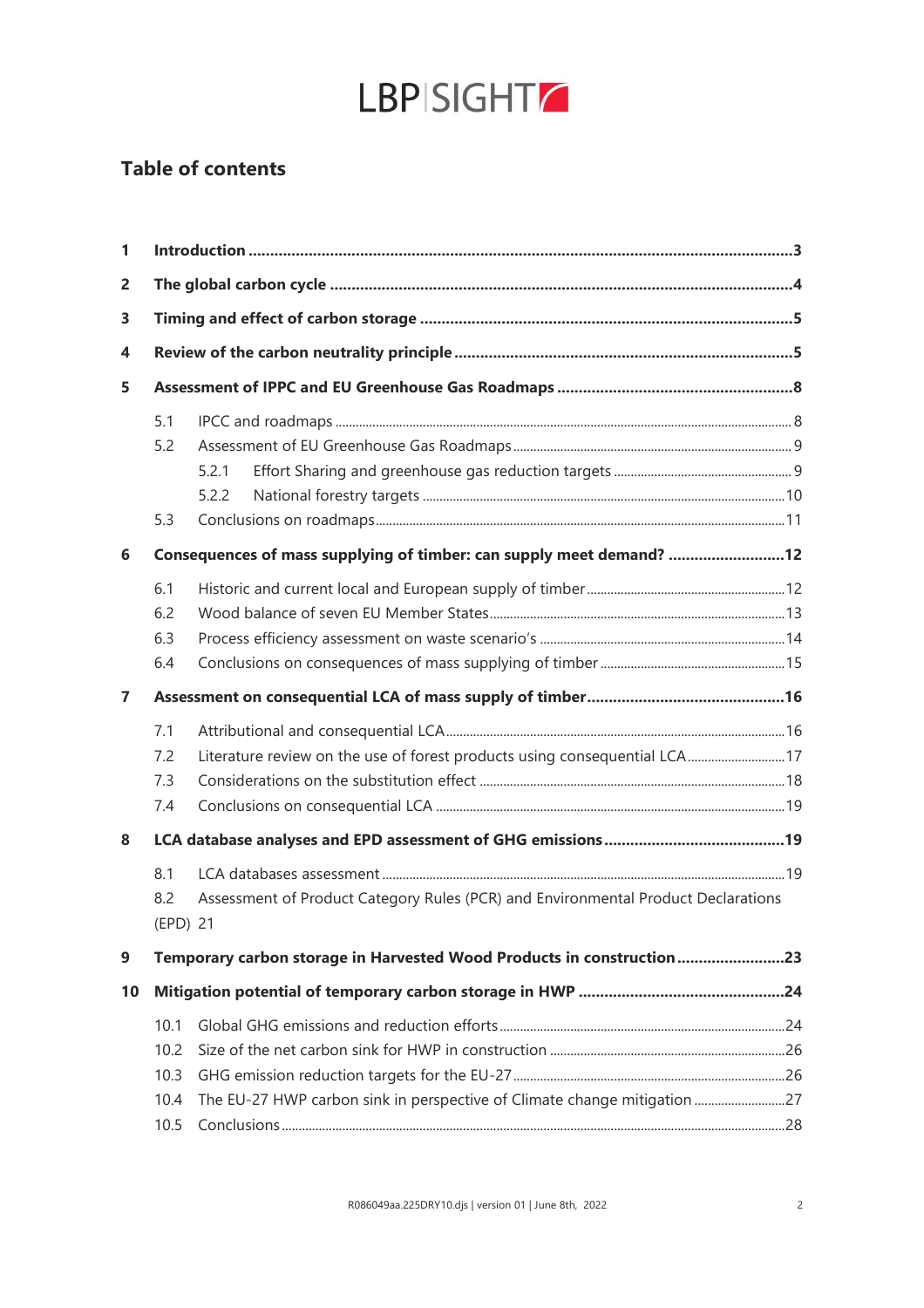

### **1 Introduction**

Achieving a net-zero carbon economy by 2050 is one of the key pillars of the European Green Deal. Evaluating the environmental effects of construction materials and products in an objective way is one of the preconditions for taking the right measures and decisions to mitigate climate change.

The Global Warming Potential (GWP) is one of the impact categories for Life Cycle Assessment (LCA), a scientific method used to analyse the environmental impacts of goods and services through their entire life cycle. In the construction sector, this method is used to develop Environmental Products Declarations (EPDs), the "building blocks" on which full assessments at building and infrastructure level are performed.

Within that perspective, a collaboration between European and global key players in the field of construction products formed a consortium to expand the scientific knowledge around GWP assessment methodologies. This consortium commissioned the research gathered in the underlying report. This study, a collaboration between LBPSIGHT and Royal HaskoningDHV<sup>1</sup>, provides an assessment of the science base behind the principles of carbon storage in (construction) products made of timber, the impact of mass-supply of timber on the European forestry production chain, the way greenhouse gas emissions and GWP are accounted for in environmental impact assessment methodologies (specifically life cycle assessment and the underlying databases), and what the potential of temporary carbon storage is for mitigation of climate change. Within the context of this study, the regulatory framework at the European level as well as at selected EU Member State level was assessed to provide insight into the status, specifics (in terms of what and when), clarity and applicability of policies, roadmaps, and standards.

The findings of this study can also be applied to other construction product sectors, and will hopefully improve clarity and transparency in making a discerning contribution to sustainability goals.

1 Royal HaskoningDHV provided the exploration of the wood supply chain.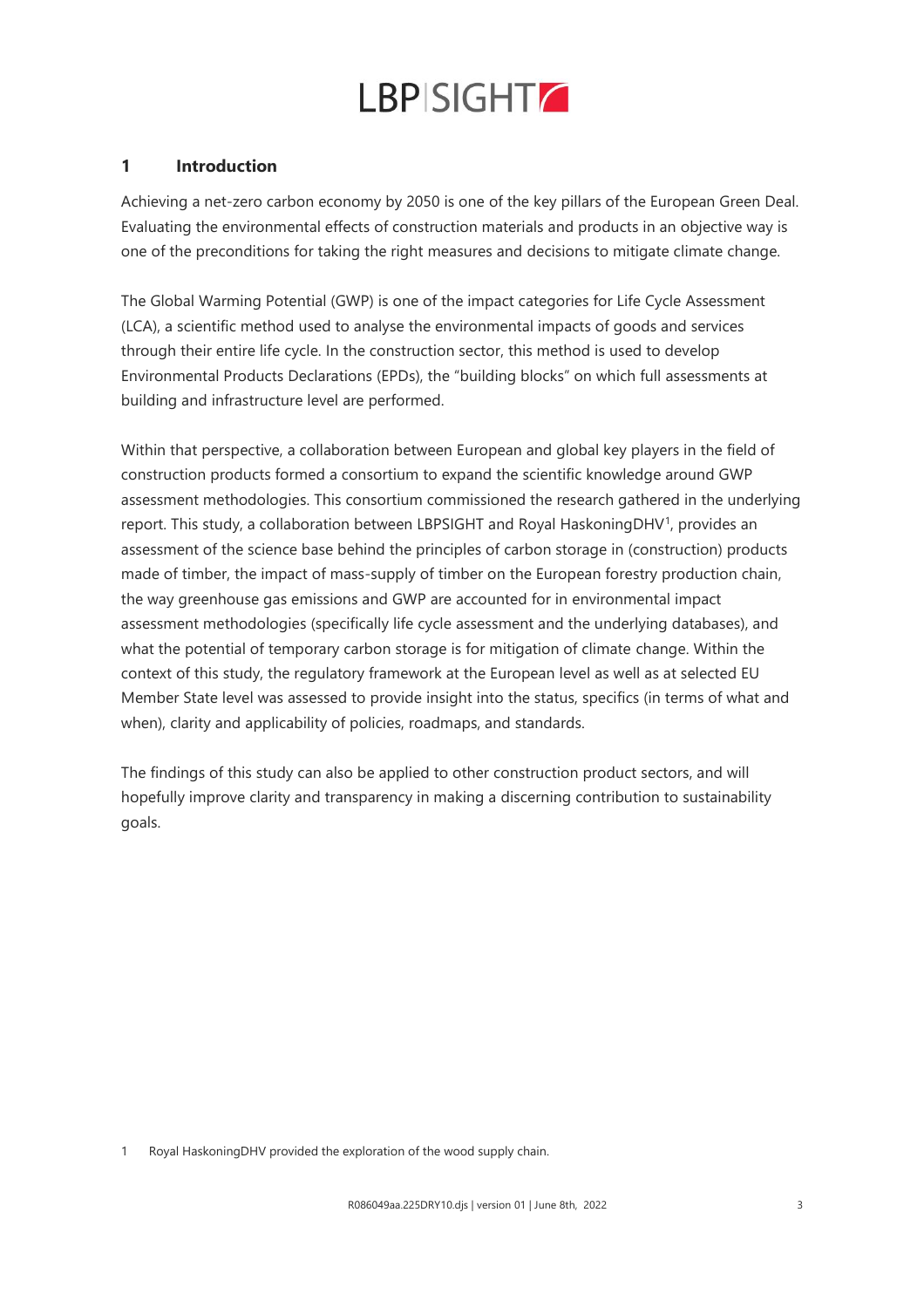

### **2 The global carbon cycle**

In the Earth system, carbon is present or stored in the lithosphere (as carbonate rocks), sediments (as organic matter or carbonates), ocean and freshwaters, soils and terrestrial biomass, and the atmosphere. By far the largest dynamic reservoir of carbon is the deep water of the oceans, of which it is estimated to contain approximately 80% of the Earth System's carbon (excluding the lithosphere), see Figure 1. The boxed numbers represent reservoir mass or carbon sinks in petagrams of carbon (  $1$  Pg C =  $1$  Gton C).

![](_page_3_Figure_3.jpeg)

### **Figure 1**

Graphic representation of the global carbon cycle (source: IPCC)

The global carbon cycle includes the mechanical, chemical, and biological processes that transfer carbon among these reservoirs. Reservoirs of carbon in the Earth system often are also referred to as "sinks" or "pools," and transfers of carbon between reservoirs are known as "fluxes.". Carbon sinks for anthropogenic CO<sub>2</sub> stem mainly from physical ocean and biospheric land processes which drive the exchange of carbon between the different land, ocean and atmospheric reservoirs. The Northern Hemisphere provides the largest terrestrial sink, while the Southern Hemisphere has the largest oceanic sink. Ocean circulation and thermodynamic processes play a critical role in coupling the global carbon and energy (heat) cycles.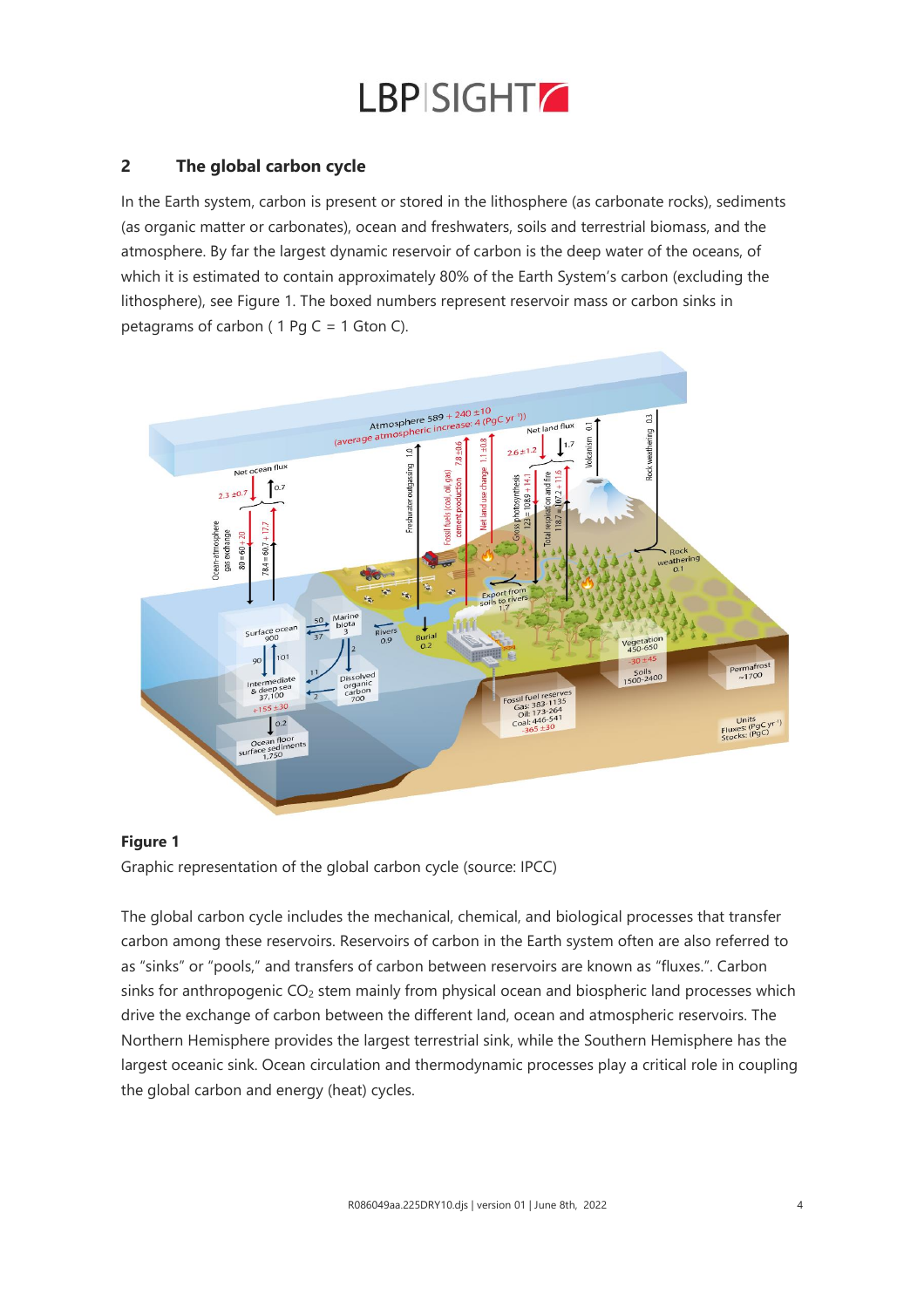The combustion of fossil fuels and land-use change for the period 1750–2019 resulted in the release of approximately 2600 Gton  $CO<sub>2</sub>$  to the atmosphere, of which about 41% % remains in the atmosphere today. Of the total anthropogenic CO<sub>2</sub> emissions, the combustion of fossil fuels was responsible for about 64%, growing to an 86% contribution over the past 10 years. The remainder resulted from land-use change.

### **3 Timing and effect of carbon storage**

When carbon dioxide removal (CDR) is applied during periods in which human activities are net  $CO<sub>2</sub>$  sources to the atmosphere and the amount of emissions removed by CDR is smaller than the net source (net positive CO<sub>2</sub> emissions), CDR acts to reduce the net emissions. In this scenario part of the CO<sup>2</sup> emissions into the atmosphere is removed by land and ocean sinks, which historically and currently occurs.

When CDR removes more  $CO<sub>2</sub>$  emissions than human activities emit (net negative  $CO<sub>2</sub>$  emissions), and atmospheric  $CO<sub>2</sub>$  declines, land and ocean sinks will initially continue to take up  $CO<sub>2</sub>$  from the atmosphere. This is because carbon sinks, especially the ocean, show significant inertia and continue to respond to the prior increase in atmospheric CO<sub>2</sub> concentration. After some time, which is determined by the magnitude of the removal and the rate and amount of  $CO<sub>2</sub>$  emissions before to the CDR application, land and ocean carbon sinks begin to release  $CO<sub>2</sub>$  to the atmosphere making CDR less effective.

Within a geological timeframe, all storage of carbon is by definition temporary because of the Earth's system dynamics (e.g. plate tectonics). Carbon sinks eventually become sources through processes such as deep oceanic circulation and overturn, and subduction, metamorphosis and weathering of the carbon(ate) containing lithosphere. However, within the timeframe of postindustrial anthropogenic rises in atmospheric greenhouse gas concentrations, temporary carbon storage is within the realm of a 100 year time period up to the year 2100.

### **4 Review of the carbon neutrality principle**

All countries signing the Paris Agreement, under the United Nations Framework Convention on Climate Change (UNFCCC), must decrease their greenhouse gas (GHG) emissions. A specific aim in the Paris Agreement is to achieve carbon neutrality in 2050. Carbon neutrality is achieved when all carbon emissions are balanced by carbon removals. In nature, this carbon neutrality is achieved automatically: all carbon emitted during the life cycle of an organism is eventually taken up again by (other) organisms, such as plants. However, anthropogenic carbon emissions currently exceed natural carbon removals, causing an imbalance in the atmosphere, which leads to climate change. To reach anthropogenic carbon neutrality in 2050, measures have to be taken to increase carbon removals and decrease carbon emissions.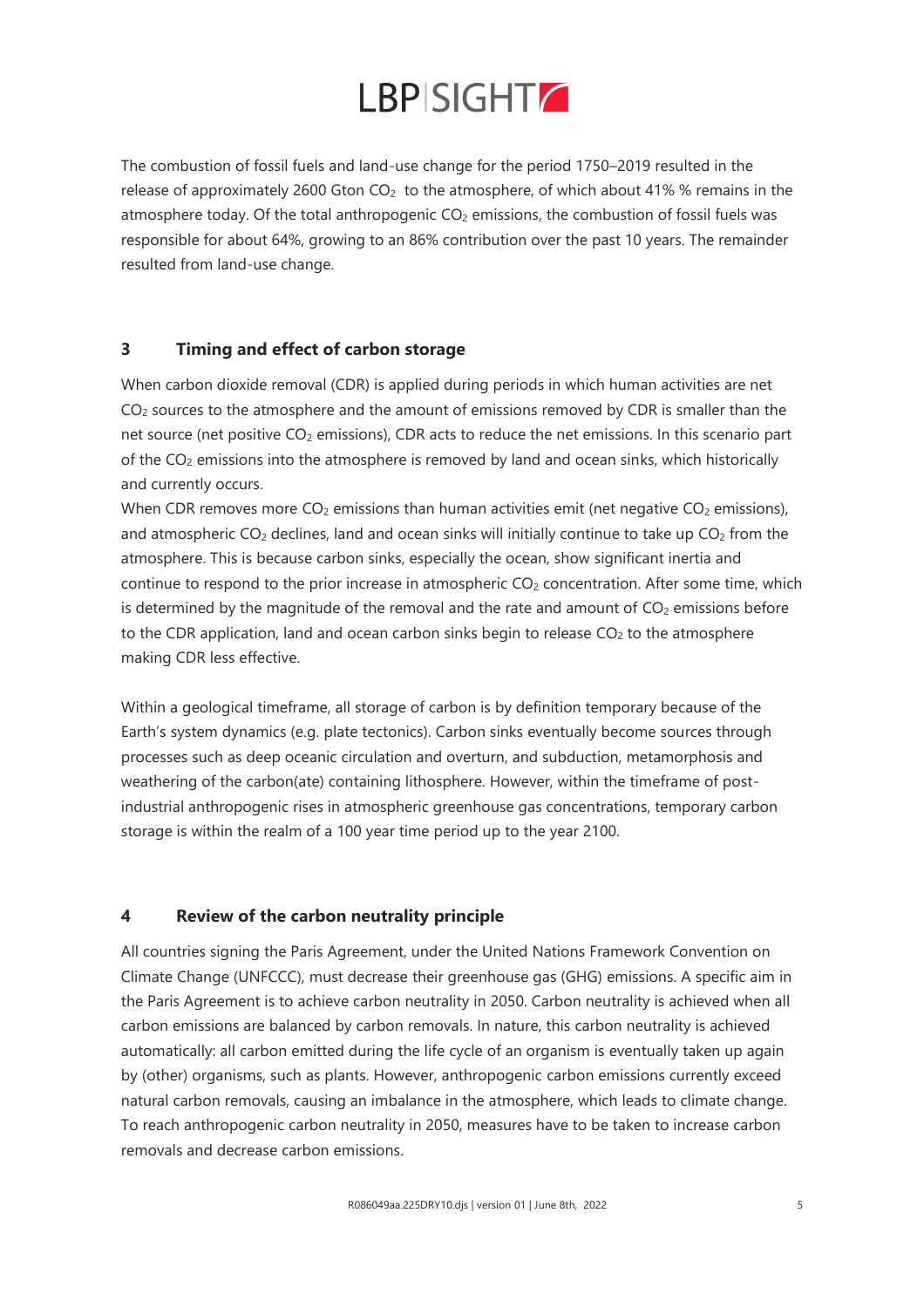Forestry and subsequent biobased production are important climate mitigation tools available to governments, as atmospheric carbon gets taken up into the wood. If wood is used for long-lived wood products, carbon is effectively removed from the atmosphere long enough to indirectly limit or mitigate climate change. With wood stated as a carbon neutral alternative to fossil carbon based products, the question arises whether wood products are truly carbon neutral, and in which cases the neutrality principle might not hold.

In principle, a natural, unmanaged forest system is always carbon neutral: carbon emissions through degrading plant material and respiration equal carbon uptakes (sequestration) through photosynthesis. Harvesting trees removes the sequestered carbon from the forest system. A regenerating young forest compensates the carbon lost through growth of new trees. However, the regeneration time of the forest is longer than the period of carbon loss, causing a temporary carbon imbalance: the **carbon debt**. The time it takes for the new forest to balance the carbon debt by taking up as much carbon as was lost from the system after cutting is called the **carbon payback time**. If no harvest had taken place, the forest would probably have grown further and taken up more carbon until eventually stabilizing. The time it takes for the new forest after harvesting to reach the amount of carbon stored in the system if no harvest had taken place is called the carbon **sequestration parity time.** 

Consequently, if wood is used in place of a more carbon intensive material such as plastic-based products, or traditionally produced concrete and steel, a net reduction of total carbon emissions occurs. From a consequential point of view, these avoided carbon emissions (otherwise called carbon omissions) through **material substitution** can also be taken into account in determining whether the material is carbon neutral. After all, by avoiding the use of more carbon intensive materials, the net carbon concentration in the atmosphere is reduced. However, the carbon neutrality of wood products also depends on what is done with the products after harvesting. For example, transport and processing of the raw wood material cause carbon emissions, as well as the burning and degradation of the harvested wood products at the end of the life cycle.

The dynamic between these factors is illustrated below. The blue line shows the carbon stock in the forest if no harvest had taken place. The red line shows the carbon stock in the forest at time of harvest.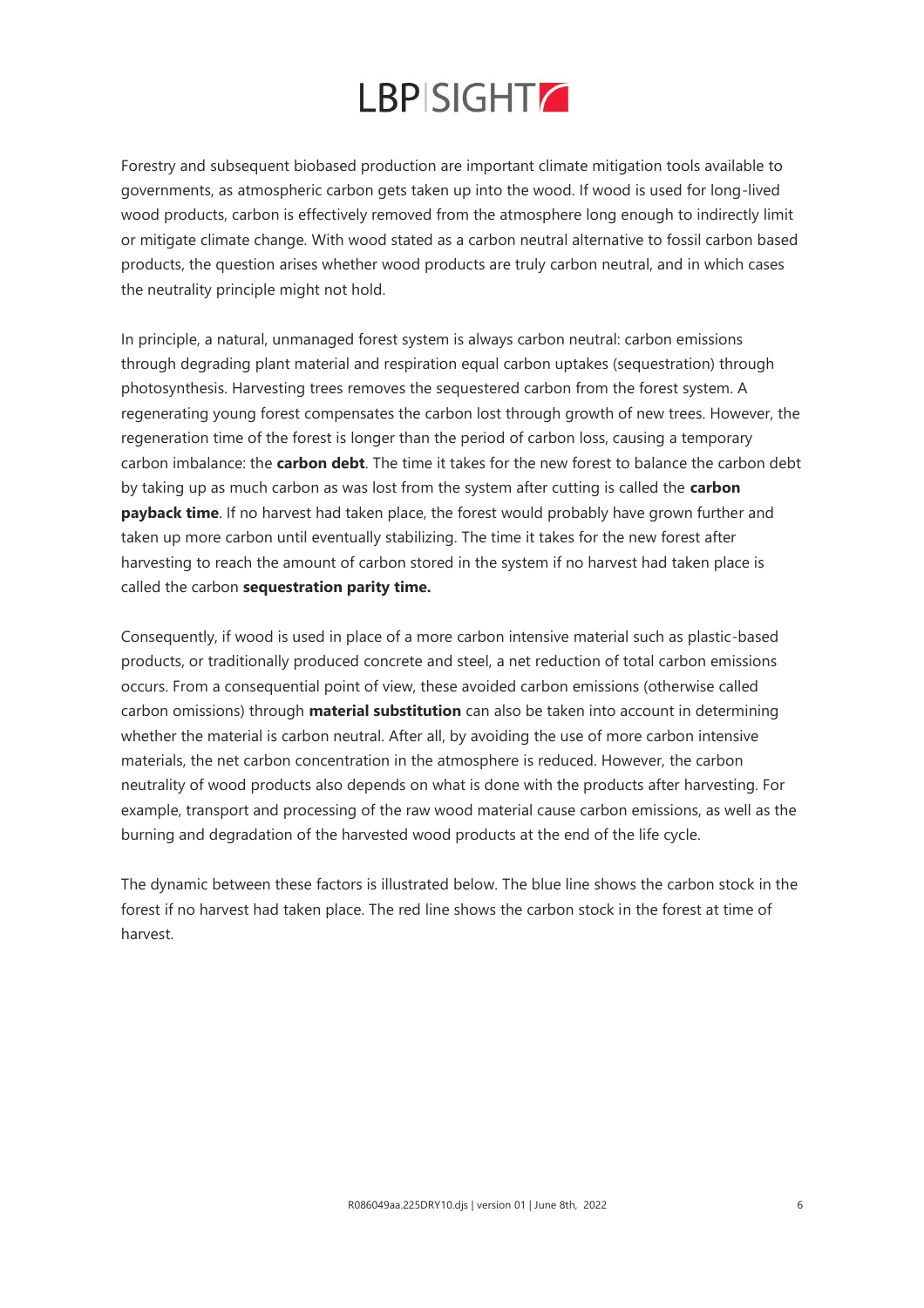![](_page_6_Figure_1.jpeg)

However, when determining whether a **product** is carbon neutral through life cycle analysis (**LCA**) these carbon omissions from material substitution cannot be taken into account as the emissions from other materials do not influence the emissions from the product life cycle.

Therefore, in order for wood products to truly be carbon neutral, the growing forests' carbon uptake needs to equal the carbon emissions from land-use change, forest management, deforestation, transport, processing and eventual burning or degradation of the woody material. This brings both a spatial accounting and a temporal aspect to the challenge, as emissions and removals occur in different areas and over different periods of time. As a consequence, mitigation options on the supply side are proposed by the IPCC that could improve the ability of production forests to act as carbon sinks (reducing deforestation, afforestation/reforestation, forest management, and forest restauration).

In general, a forest system can be either carbon positive, carbon neutral, or carbon negative, depending on the balance between emission, sequestration and omission processes. In the long term wood substitution of fossil carbon based products can be beneficial, if carbon uptake outnumbers emissions from forestry and the production processes of substituted materials do not decarbonise. However, in the short term, effects of increased wood use are negligible or may result in net carbon emissions. Increased efficiency and sustainability in the current production processes of other materials such as aluminium, steel and concrete potentially have greater impact.

When considering all factors influencing the carbon balance of the wood products, the term "carbon neutrality" becomes slightly ambiguous. Therefore, efforts need to be taken to include all aforementioned factors into a comprehensive life cycle assessment of wood products (and as such also other biobased materials).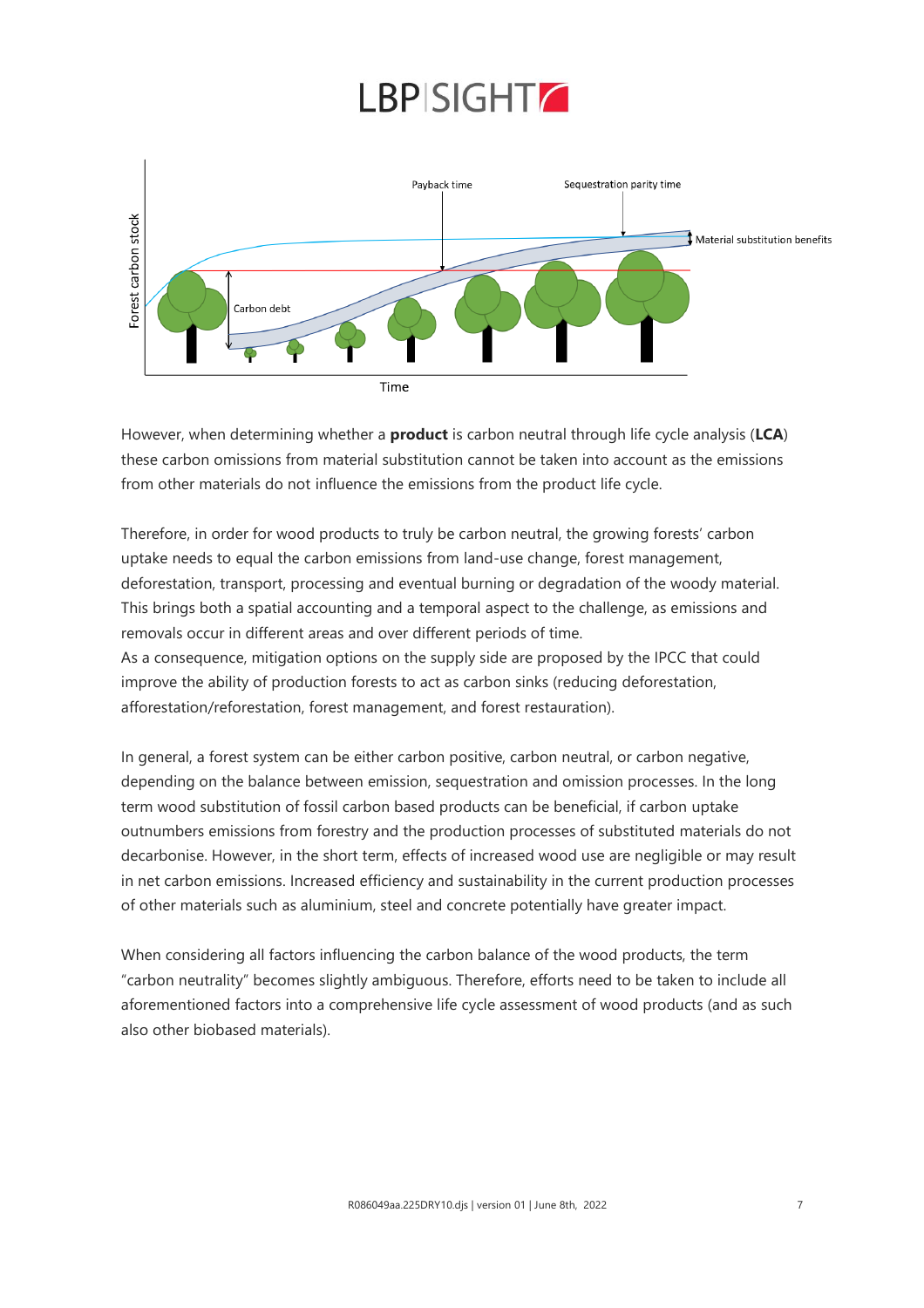![](_page_7_Picture_0.jpeg)

### **5 Assessment of IPPC and EU Greenhouse Gas Roadmaps**

### **5.1 IPCC and roadmaps**

The Intergovernmental Panel on Climate Change (hereafter: IPCC) is a body of the United Nations studying the science related to climate change. The IPCC provides assessments of the scientific basis of climate change, its impacts and future risks, and options for adaptation and mitigation. These assessments are made by three working groups, each with its own focus.

Although the IPCC does not set global climate targets themselves, their assessment reports provide a scientific basis for policy makers around the world. For this purpose the panel created four future climate scenarios (Representative Concentration Pathways, hereafter RCPs) in its fifth assessment report and recommends actions based on the impacts of these. In the contribution of WGI to the sixth assessment report, five new climate scenarios (Shared Socioeconomic Pathways, hereafter SSPs) were introduced. These scenarios cover a broader range of greenhouse gas and air pollutant futures than the RCPs. It should be noted that this report is still subject to final editing.

Both RCPs and SSPs are labelled by the level of radiative forcing they reach in 2100. Radiative forcing is the difference between incoming and outgoing solar energy of the earth, given in  $W/m^2$ and are translated in degrees Celsius global surface temperature increase. Based on the fifth assessment report of the IPCC, the Paris Agreement was drawn up. Within this agreement, 196 countries from around the world committed themselves to limiting global warming to at most 2 degrees Celsius by 2100, with the aim of reaching the target of a maximum of 1,5 degrees Celsius warming compared to pre-industrial levels.

#### *Nationally Determined Contribution*

As a part of the Paris Agreement in 2015, all committed countries were required to submit a Nationally Determined Contribution (NDC), stating their plans to reduce GHG emissions and reach the 1,5 degrees Celsius warming target. These NDCs were updated in 2021 to include the most recent climate strategies. The United Nations Framework Convention on Climate Change (UNFCCC) has created a synthesis of these NDCs and compared these to the trajectories as set out in the IPCC special report on 1,5 degrees Celsius warming. It was concluded that, although estimated global emissions are reduced after the Intended NDCs were updated, current NDCs are still not sufficient to reach the target, see Figure 2 below.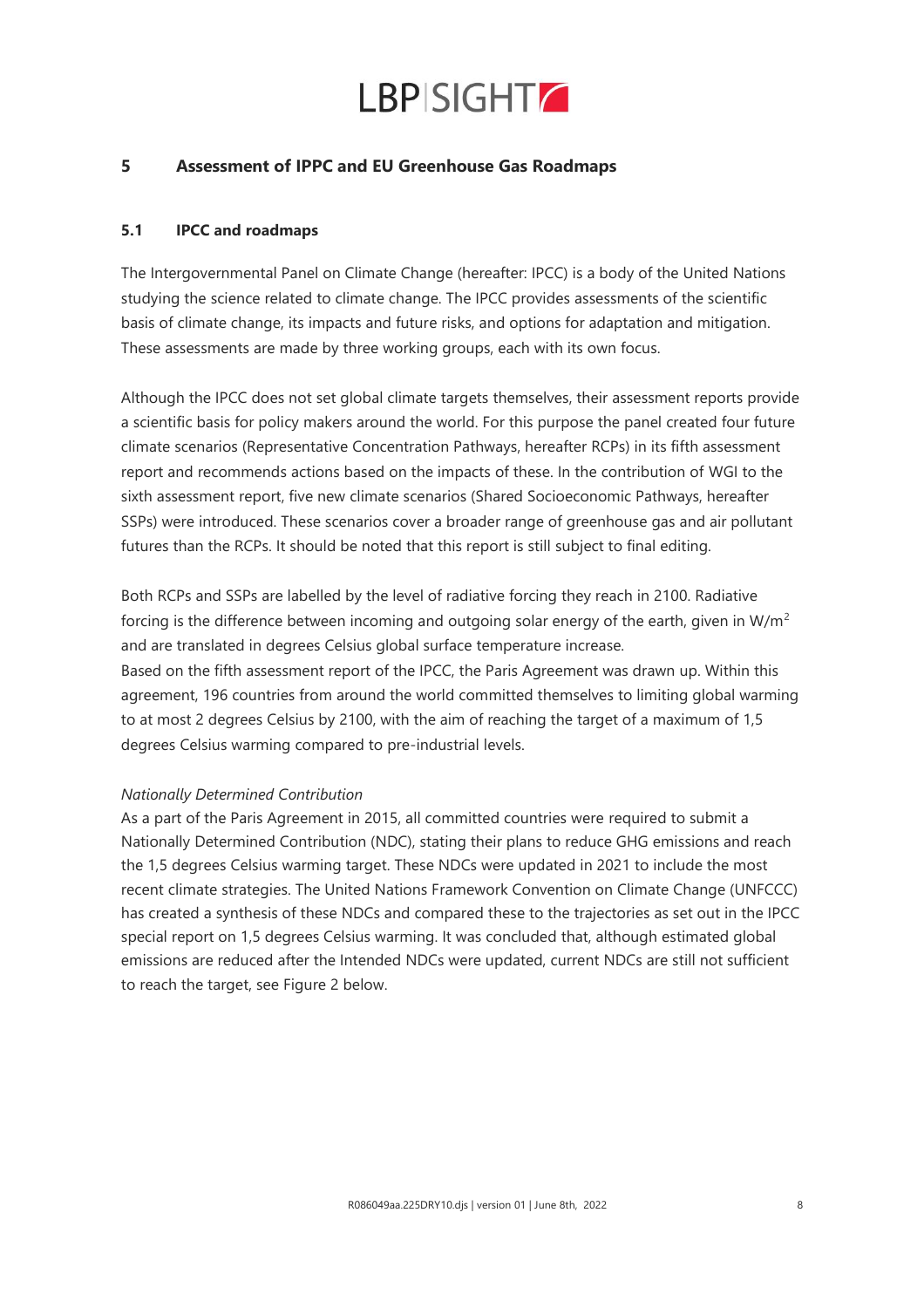![](_page_8_Picture_0.jpeg)

![](_page_8_Figure_1.jpeg)

### **Figure 2**

Summarizing global GHG emissions as needed to reach the 1,5 and 2 degrees Celsius warming targets, and the GHG emissions resulting from the policies set out in the NDCs. Source: UNFCCC

### **5.2 Assessment of EU Greenhouse Gas Roadmaps**

In order to find the contribution of each EU member state to the global climate mitigation targets, an extensive literature search was performed. All publicly available documents that might specify a country's climate plans or greenhouse gas roadmaps were studied in order to find their climate change mitigation strategy. Additionally, seven EU member states were selected for more extensive investigation into their climate and forestry strategies. These states represent various climates and forestry management types:

- Austria;
- Finland;
- France;
- Germany;
- The Netherlands:
- Romania;
- Spain

### **5.2.1 Effort Sharing and greenhouse gas reduction targets**

The European Union has set its own goal on reaching a low carbon economy by 2050. In order to reach this target the EU has set non-ETS (emission trading system) emission reduction targets of -10% over the period 2013-2020 and -30% over the period 2021-2030 compared to the 2005 levels.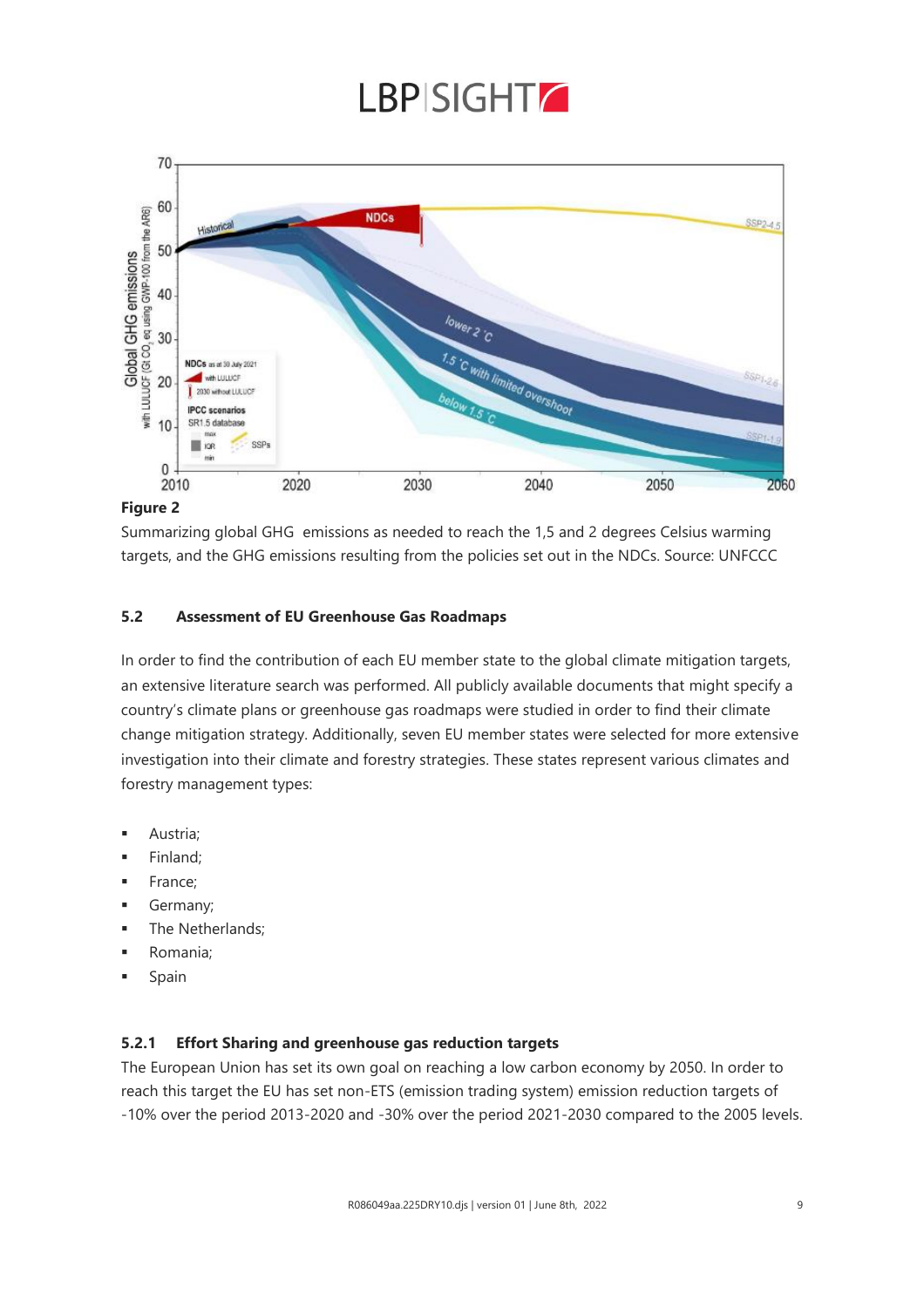In order to achieve these targets an Effort Sharing legislation was created, which established binding annual greenhouse gas emission targets for member states.

In addition to the Effort Sharing Legislation, in 2018 the "Regulation on the governance of the energy union and climate action (EU) 2018/1999" was adopted as part of the "Clean energy for all Europeans package", which was adopted in total in 2019. Within this regulation EU member states are required to submit a National Energy and Climate Plan (hereafter NECP). These NECPs ascertain compliance of the European Union member states to its Effort Sharing and LULUCF legislations. The NECPs result, on average, in a 95% reduction target of GHG emissions by 2050.

However, although most NECPs are very detailed, they are not concrete. As an example, Austria has mentioned that one of their targets for their forestry sector is to "Decarbonise and secure wood supply" and one of their measures to reach this target is "Preservation of the carbon pool in biomass and forest floors through sustainable forest management". However, the country does not specify when the wood supply needs to be decarbonized and by how much, how the carbon pool should be preserved, or what the country considers to be sustainable forest management. Since no concrete climate roadmaps were available for any of the 27 EU member states, the following section only focuses on their forestry policies.

### **5.2.2 National forestry targets**

Several documents were found to be relevant in determining the climate targets for the forestry sectors of the aforementioned seven member states. The first are the NECPs, in which the countries generally state their targets for the forestry sector. The second are the National Forestry Accounting Plans, in which member states determine a forestry GHG reference level against which future emissions and uptakes will be balanced. The third are the forestry strategies, which most member states have created to build on their forestry targets and measures to reach these targets.

### *National Energy and Climate Plans*

As mentioned before, the NECPs of the EU member states are very detailed, but not concrete in terms of amounts and timelines. Although most countries state that their targets include sustainable forest management and the stimulation of biomaterials for energy production and carbon storage in wood products, none of the countries give any concrete measures towards reaching these targets. Furthermore, France was the only country of the seven that gave specific numeric targets for their land-use carbon sinks

### *National Forestry Accounting Plans*

Under the EU regulation 2018/841 member states are held to a 'no-debit' rule, where all are required to balance their emissions from the forestry and land-use sectors with at least equal removals in the same sectors over the period 2021 to 2030. For forestry each member state must determine a reference level, against which emissions and removals from forest management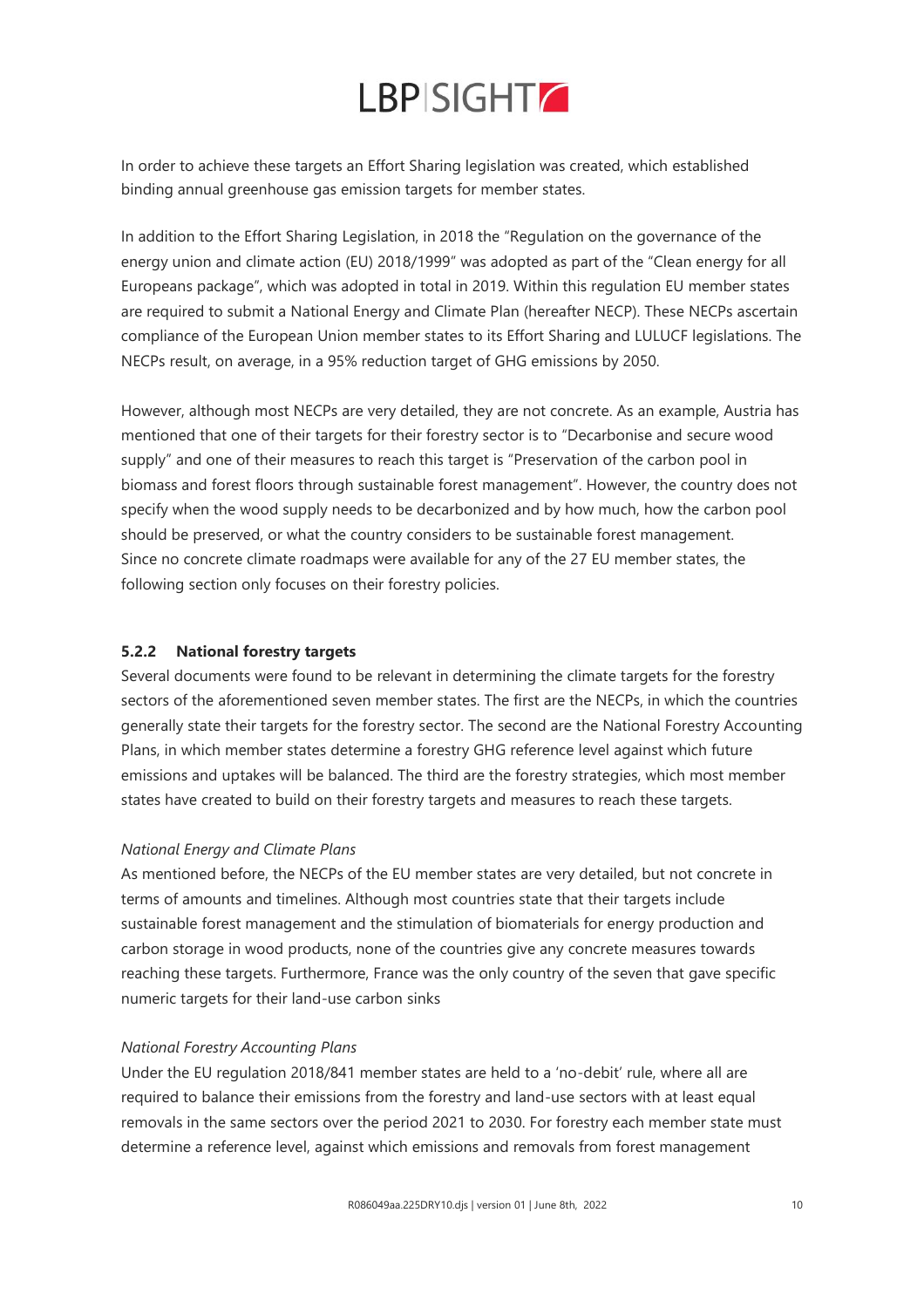![](_page_10_Picture_0.jpeg)

(including harvested wood products) are accounted. The forestry reference levels are reported in National Forestry Accounting Plans. Although the forestry accounting plans do contain the states' reference level, no specific measures or targets are given that would show how the country plans to reach the no-debit target by 2030. Furthermore, as the countries are still in their first compliance period, no conclusions can be drawn on how (well) they are on their way to meet the EU targets.

### *EU and National Forestry Strategies*

The EU Forest Strategy for 2030 sets a vision and actions to improve the quantity and quality of EU forests. Also, the Strategy aims to protect primary and old-growth forests, promote a sustainable forest bioeconomy for long-lived wood products, and ensure sustainable use of wood-based resources for bioenergy. The strategy is detailed and provides several concrete initiatives, of which the "The 3 Billion Tree Planting Pledge For 2030" is the only one with a specific roadmap for milestones. However, it is not currently implemented at the Member State level.

Some, though not all, member states have created national forestry strategies. These generally give an outline of the vision that the member state has for its forests. However, these strategies generally only date to 2025 or 2030, with limited outlines to 2050. Furthermore, again, these strategies do not contain any specifics and only give a general outline of the targets to be achieved in the country's forestry sector.

### **5.3 Conclusions on roadmaps**

Based on the results found in this assessment, it can be concluded that the studied EU member states do have general visions for their climate and forestry sector, but not any concrete roadmaps in terms of specific targets and timelines. Leaving out the specifics brings about several risks. For example, by leaving out a specific time scale for a certain target and its measures, there is a chance that the concerning parties will not feel the need to change or take action. This would then lead to the target not being reached at all, or not in time. Furthermore, by not specifying how or where a certain measure should be taken, investments could be made in the wrong areas or methods. This greatly increases the risks of adverse effects, such as the loss of natural areas or a net increase in emissions.

If countries want to implement forestry as a climate mitigation method, and want to increase carbon storage in wood products, concrete roadmaps are necessary to accomplish this goal. Countries should make clear where new forests need to be planted, how these forests need to be managed and how much of the wood can be harvested. As this is currently not the case, the contribution of forestry to the IPCC's climate change mitigation scenario's of land-use change remain ambiguous at best. This in turn leaves the question unanswered whether increased demand and supply of timber for construction products may or may not adversely affect climate change mitigation goals and roadmaps.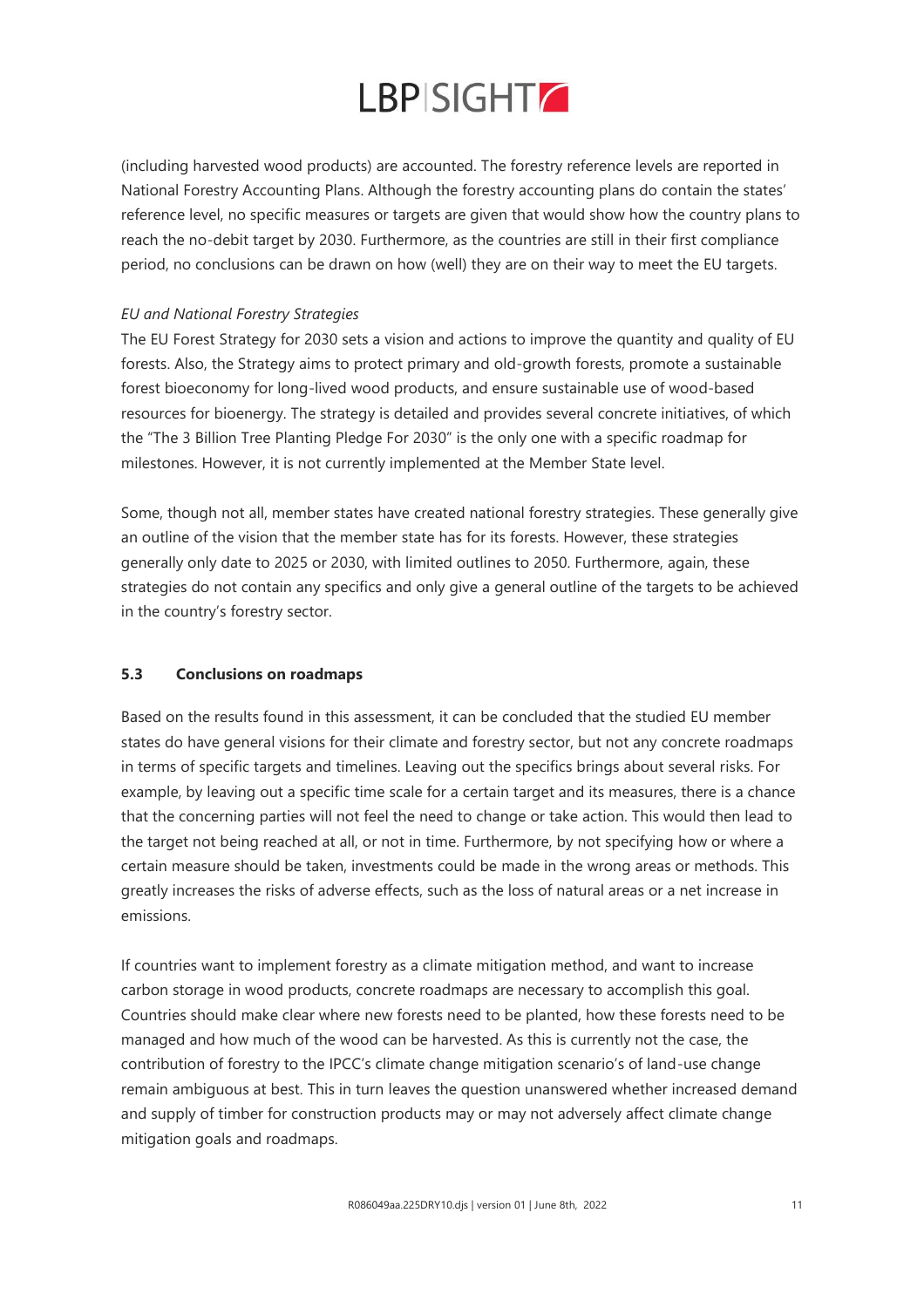The new EU Forest Strategy for 2030 can provide a good framework for this, but would also require swift implementation at the Member State level into concrete roadmaps with actual timelines and milestones.

### **6 Consequences of mass supplying of timber: can supply meet demand?**

### **6.1 Historic and current local and European supply of timber**

Apart from the assessment to what extent an increased use of timber in construction products can contribute to mitigating climate change, the question arises whether such a shift in the use of raw materials can be accommodated in the first place. To gain insights on the balance between the capacity of forest to produce timber and the amount harvested and trade for consumption, the databases of the FAO, Eurostat and UNECE have been consulted.

These assessments provide an ambiguous overview regarding the European supply of timber, prohibiting a clear-cut quantification of the effect of potentially increased wood consumption on European forests. Several factors are the cause of this ambiguity, which is reflected in diverse findings discussed in the previous paragraphs.

Data on and definitions of forests and wood production vary across the geographic scope of the European Union's 27 member states. This results in gaps in reported data, corrections to bring all nationally reported data to an uniform definition and differing results between various sources of data. This is raised and reported in several publications.

The supply chain of wood and wood products is characterized by multiple flows and markets, making the national averages and figures not representative for a single wood product or forest activity. For example, particleboard is primarily made of wood residues from other wood products. This means that trees would not be harvested purely for the production of particleboard in a balanced global market. This cascading of wood resources means that wood products influence forest resources in different ways, in particular the type and amount of material used for a certain wood product. Hence, each wood production process will place specific demands on forest resources.

National averages and totals do not represent a specific local situation, meaning that on a local level the supply of timber might differ strongly from the national level. This explains why specific cases of illegal logging or otherwise ecologically sound forestry are not reflected in the national data. This should be kept in mind when focusing on specific numbers, as these are an average representation of a member state. Hence the average does not proof or disproof that extreme outliers can occur.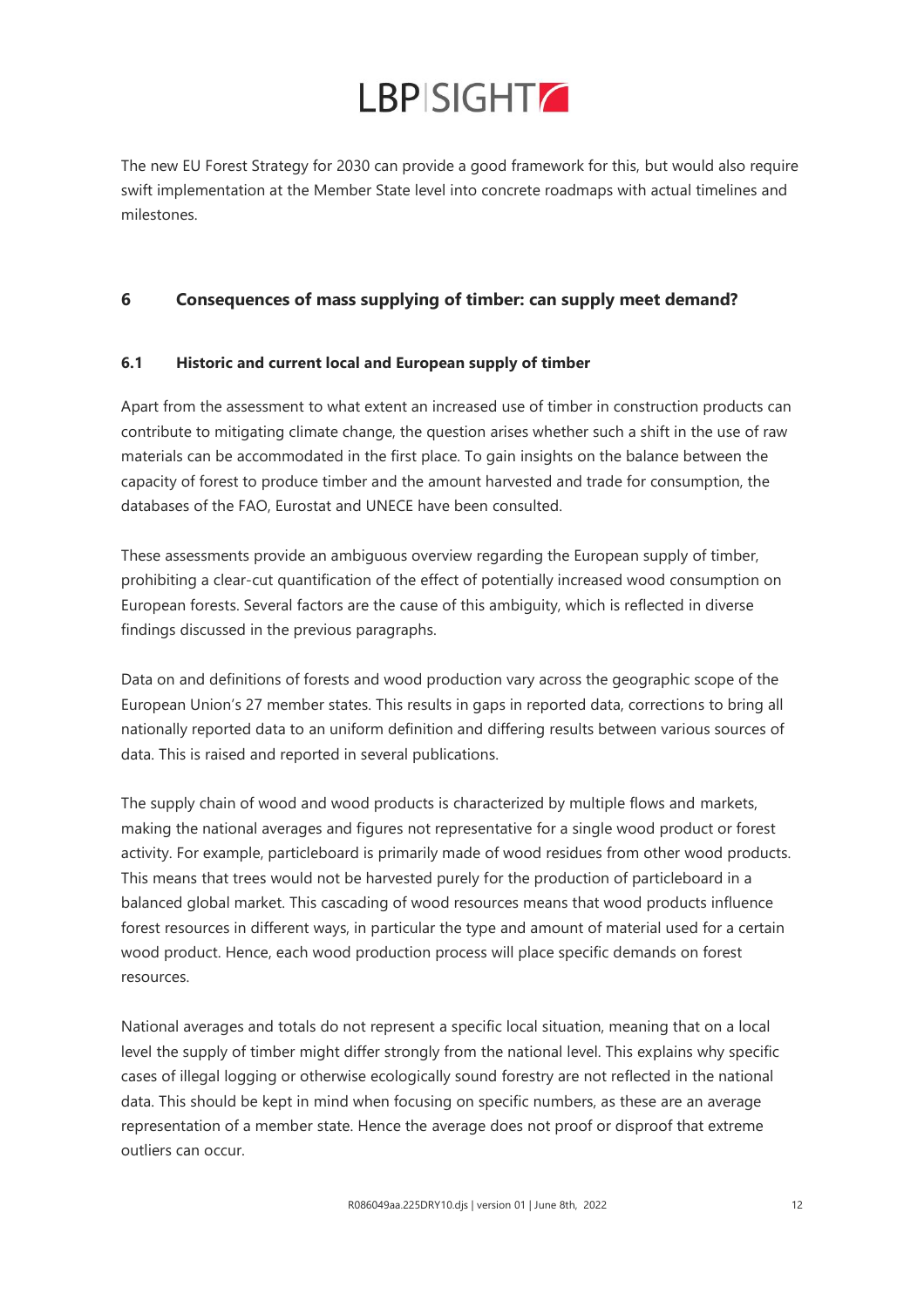Despite these considerations, the combined forestry data suggest that the forest area within the EU expands, and that *apparent* demand can be met by its own supply. In fact, given that 75% of the average net annual increment is utilized, an increase in demand may not constitute an *a priori* shortage.

### **6.2 Wood balance of seven EU Member States**

As follow up on the wood supply results of all 27 EU member states, a selection of seven member states was researched in greater detail. This was done to improve the insight into the wood balances per stage of wood processing, and to understand how these wood balances differ per member states.

The selected member states for further research are;

- Austria:
- Finland:
- France;
- **■** Germany;
- The Netherlands;
- Romania:
- Spain

These member states were selected to cover a broad spectrum regarding geography, climate, forestry industry, trade relations, and wood industry.

The assessment of these member states indicate that data gaps persist with each member state, making the complete accounting of all flows in the wood balance impossible. In particular there are gaps in the total harvested wood, compared to consumption, and often there is no data on secondary wood production or the fraction used in construction. This limits the ability to make comprehensive and definitive conclusions.

Reflecting on the seven member states it is noticeable that wood in construction, or otherwise secondary production, makes up a small fraction of the overall wood balance, in the member states where data is available, despite these member states having a sizable wood processing industry and use of wood in construction.

The production of CLT and GLT is equal to about 6% and 1% of roundwood fellings in Europe's largest producers, Austria and Germany respectively. This indicates that the majority of wood in these member states find alternative applications, mostly as fuel and paper pulp.

Import tropical non-coniferous wood in the member states is often negligible compared to the overall wood consumption, perhaps reflecting recent legalisation on trade of tropical wood into the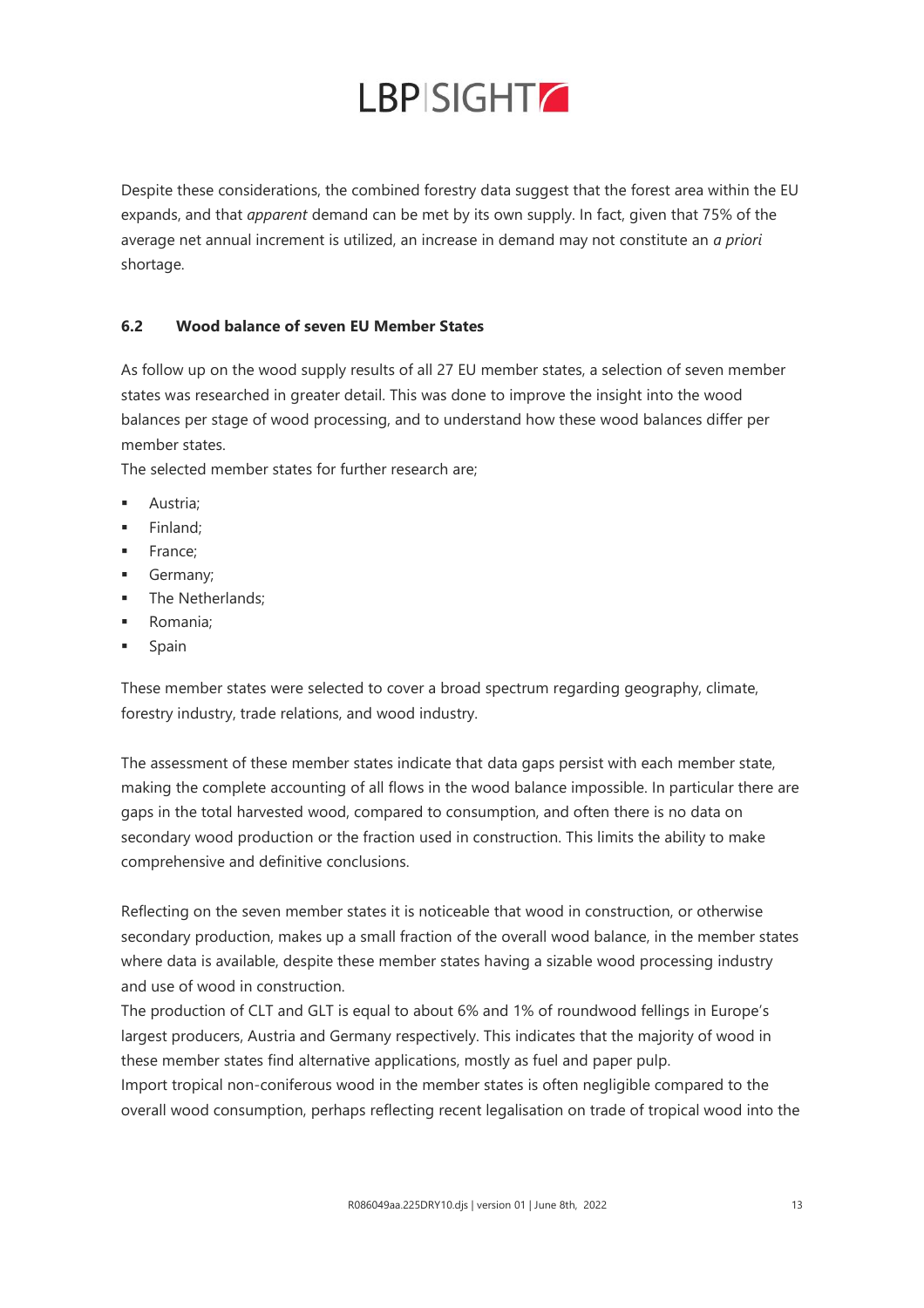![](_page_13_Picture_0.jpeg)

European Union. A large part of the demand for roundwood is for coniferous wood, although varying per member states and end application.

### **6.3 Process efficiency assessment on waste scenario's**

In the EU and the UK, approximately 56 Mtonnes of wood waste are produced annually in the various links of the wooden product chain. Of the total of approximately 56 Mton of wood waste, approximately 9 Mton is produced in the construction sector. The waste is released during construction, renovation and demolition. Part of the wood waste released by households (approximately 5 Mton/year) is also related to construction activities.

Certain amounts of produced waste wood are not registered, e.g. waste wood consumed in household heating (fireplaces) or open burning. The amounts related to these produced and burned residual material are not included in the statistics.

### *Treatments and statistics*

Wood waste from the construction sector and other industrial sectors is partly transported separately to intermediaries and partly isolated from mixed construction waste isolated at separation plants and shredder plants. Wood waste from consumers is mainly disposed of and processed as part of mixed household waste.

Pre-processed wood waste is currently supplied to the following types of outlets:

- **EXECUTE:** Animal bedding material
- **•** Particle board producers (no sales to MDF or OSB producers, because of higher quality demands and oversupply of by-products from the wood product industry)
- **■** Utilization for energy production

In particle board production wood is chipped, cleaned of contaminants, dried, bonded and pressed, after which the rough plates are sawn and sanded.

Utilization for energy production comprises both of co-combustion in coal-fired power plants or in industrial furnaces (e.g. cement clinker production) and combustion in dedicated biomass-fired power stations.

The allocation to the different outlets differ within the Member States of the EU, but the average EU waste scenario for wood products is currently 49,4 % recycling, 49.5 % incineration and 0,01 % landfilling. At the Member State level, the actual waste scenario in practice can deviate significantly from what is assumed as a representative waste scenario in specific PCR. The current Belgian PCR for EPDs for construction products, for example, indicates for the waste scenario for B-grade wood 5-15% recycling, 85-95 % incineration, and 0 % landfilling. Recent statistics, however, indicate 20% recycling, 20% incineration, and 60% unaccounted for or export. This also shows that waste treatment and application of wood waste is an international business, resulting in more GHG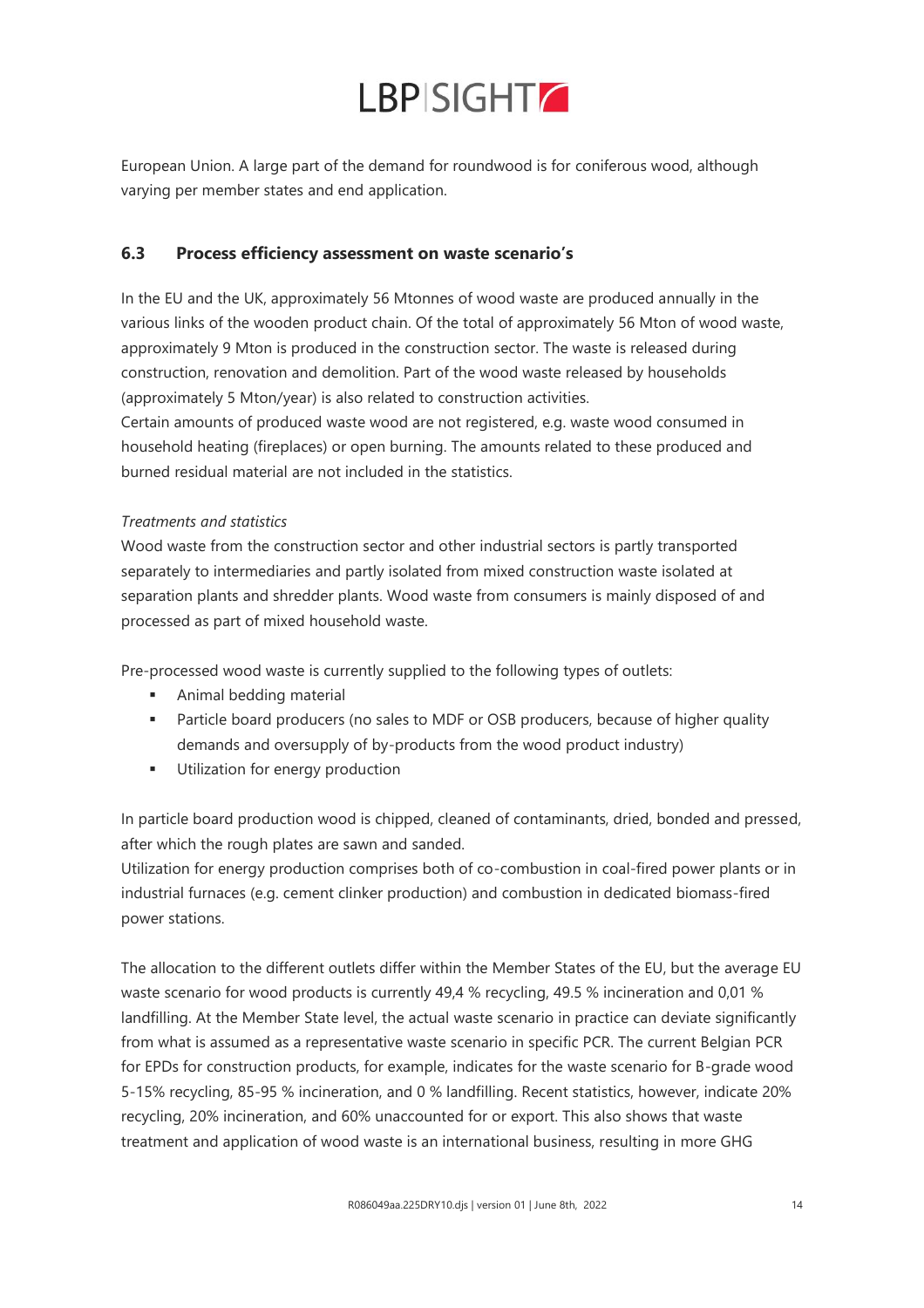![](_page_14_Picture_0.jpeg)

emissions from transport (which may not be accounted for in current PCR) and/or skewed representation of the waste scenario's applied in EPDs.

### *Competition for resources: economic driver to influence waste scenario*

Recycling and recirculation of recovered post-consumer wood from the construction sector and packaging applications into new wood based products in practice only takes place in particle board production due to quality requirements for the raw material for the various other types of panel materials.

The share of recovered post-consumer wood in the raw material palette can vary from 15% to 75%, depending on the regional availability of recovered wood, but also depending on the regional availability of by-products from the wood processing industry.

In Northwest Europe, the particle board industry and waste wood combustion plants compete for the higher quality solid B-grade wood. For lower quality grades of B-grade wood and C-grade wood (panel board), there is no competition between raw material and fuel applications as waste of this quality cannot be utilized as a raw material in particle board production. In competition, market prices of waste wood and industrial by-products and the costs for upgrading waste wood to particle board quality determine whether waste wood is recycled or utilized in 'energy recovery'.

The assessment of waste scenario's shows that the sources and amounts of waste wood varies greatly among member states. This has potential ramifications for modelling waste scenario's in LCA's and subsequently the declared overall GHG emissions in EPDs. Currently, a discrepancy between the standard waste scenario's in PCR and present day EU practice is identified. The magnitude of the impact requires further investigation.

In addition, the assessment shows a market economy driven variability in the balance between waste wood treatment options: a change in market price (and subsidies) can clearly cause the choice for a different waste treatment, resulting for example in the shift from wood waste as material reuse to wood waste as fuel in energy production. Effectively, such a shift also causes a change in the overall life cycle of the original wood material: a shift toward incineration will release biogenic carbon earlier into the atmosphere, and will therefore have a consequential effect on GWP/climate change mitigation.

### **6.4 Conclusions on consequences of mass supplying of timber**

Overall it remains unclear whether supply and demand of wood in the studied European member states are in balance, and/or sustainable. This is due to the gaps in data, to complete the balance on both sides, and lack of information on how demand for wood in construction would influence fellings in forests.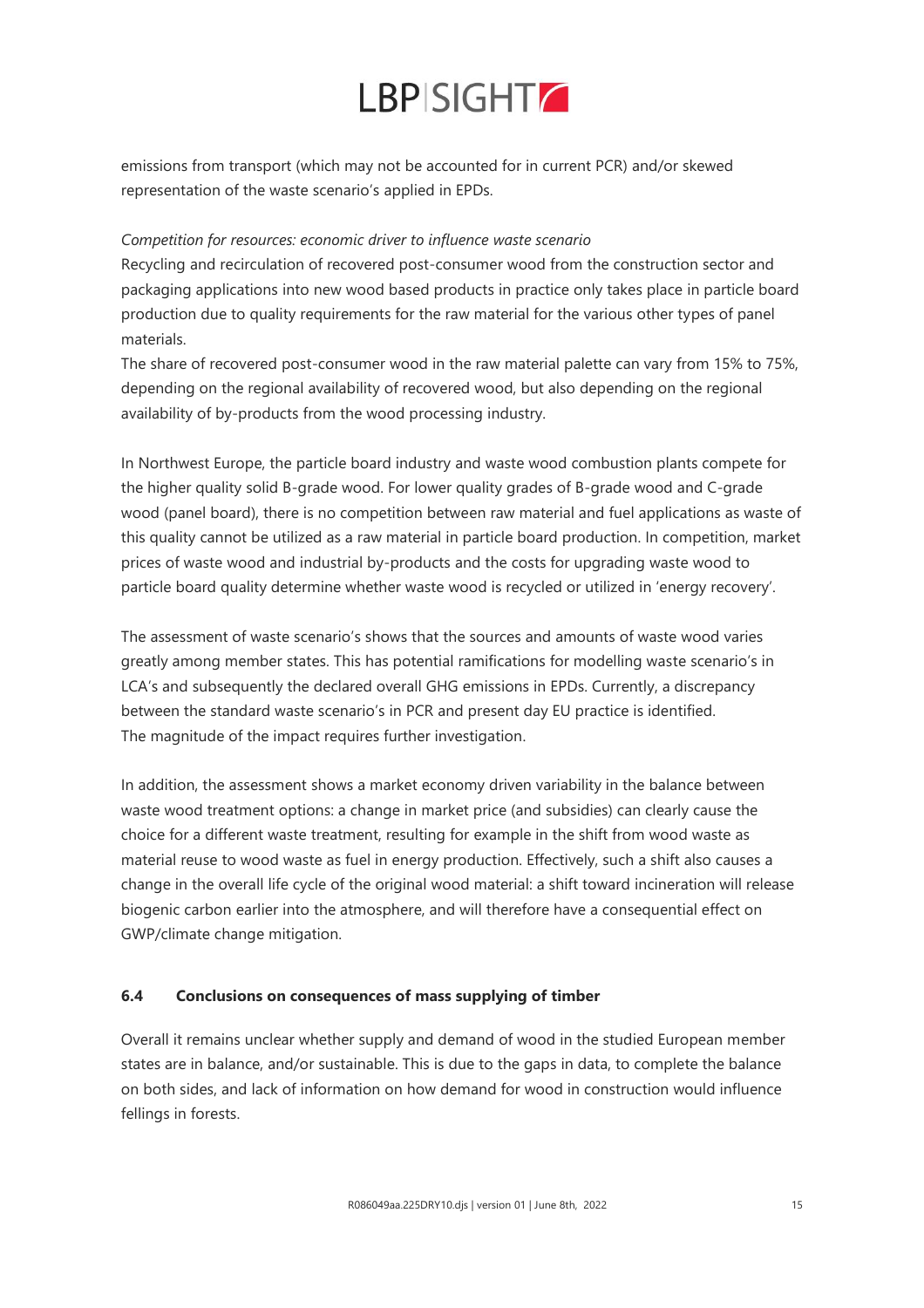![](_page_15_Picture_0.jpeg)

The results are in line with those of the "Historic and current local and European supply of timber", especially regarding supply and trade in roundwood, although showing variation in terms of actual numbers. A greater level of detail has been achieved over the internal statistics used previously which, together with the context of reports, provided more depth. In particular the import/export countries and production of sawnwood and secondary wood of respective member states have become clearer. This gives more insight into where wood is sourced from, processed and finds it end application per member states than the previous results.

However with the data gaps and unknown causal relations between consumption of specific applications and fellings in forests, the exact balance remains unclear.

### **7 Assessment on consequential LCA of mass supply of timber**

For this part of the study, all available academic publications of attributional and consequential life cycle assessment (LCA) on forest products (mainly the use of CLT) versus 'mineral' products (in these publications usually limited to steel and reinforced concrete) as of 2000 were reviewed and compared. Subsequently, consequential LCA was explored as a tool for the assessment of critical impacts that fall out of scope of conventional attributional LCA.

### **7.1 Attributional and consequential LCA**

Most life cycle assessment studies aim to assess the impact of a specific product or service. The system modelling approach for such studies is called an attributional approach. In the attributional approach the in- and outputs are attributed to the functional unit of a product. It depicts the potential environmental impact that can be attributed to a product over its lifecycle, looking both up- and downstream of the supply chains of the concerning product. In essence it is a bookkeeping exercise with (mostly) clear system boundaries. Attributional modelling makes use of historical or measurable data with a high degree of certainty

In a consequential life cycle assessment approach, activities within a product system are linked so that the activities are included in the product system to the extent that they are expected to change as a consequence of for example a change in demand for the functional unit.

Figure 3 demonstrates the fundamental difference between attributional and consequential LCA.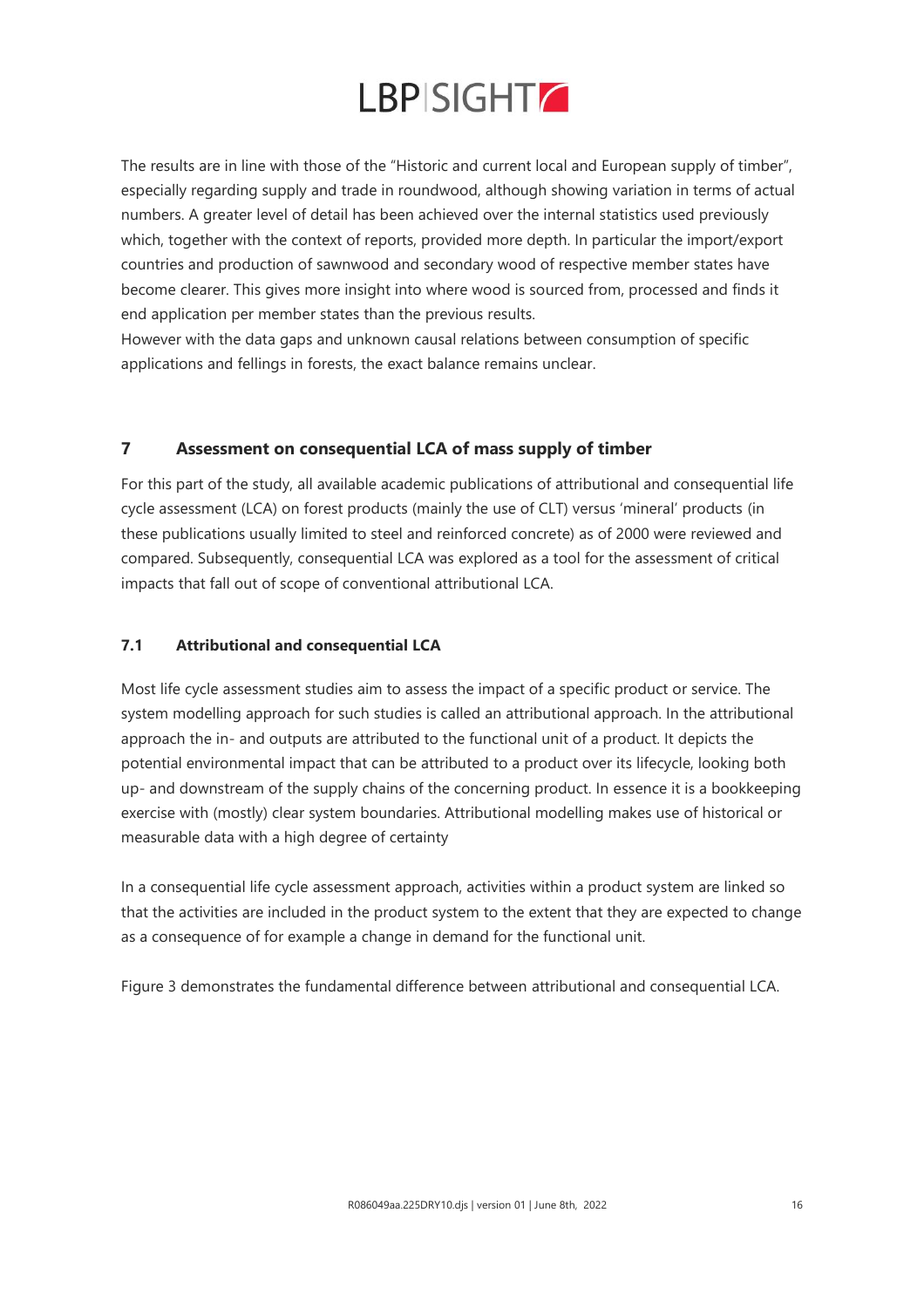![](_page_16_Figure_1.jpeg)

### **Figure 3**

The conceptual difference between attributional (left) and consequential (right) LCA.

The circles represent the total global environmental exchanges. In the left circle, attributional LCA seeks to cut out the piece with dotted lines that belongs to a specific (human) activity, e.g. car driving or using biobased construction products. In the right circle, consequential LCA seeks to capture the change in environmental exchanges that occur as a consequence of adding or removing a specific (human) activity (e.g. an *increase* in car driving, or using *more* biobased product) .

Both approaches can answer different questions. The attributional approach can be used for comparative LCA. Consequential LCA's are used as a decision making tool And can answer policy related questions. It assesses (or should assess) all relevant environmental changes as a result of a policy shift.

### **7.2 Literature review on the use of forest products using consequential LCA**

To answer the question whether large scale use of timber can contribute to achieving climate mitigation targets, we propose that an assessment using consequential LCA can potentially supply clear answers. This is due to the fact that the use of forest products leads to several high influential shifts in land-use and present supply chains, far beyond the direct product system.

A state-of-the-art (as of 2000) literature review was performed on the topic of forest products with the use of consequential LCA. Out of approximately 100 publications since 2000 on consequential LCA that were reviewed, eight publications addressed timber and forest products specifically.

Overall, it is noteworthy that the majority of the studies assign material substitution and end-of-life energy recovery as the main contribution to the conclusion of the study.

Seven out of eight reviewed publications conclude that the use of forest products in construction has a discernible abatement potential in climate change mitigation. The studies vary in geographical boundaries, subjected products and methodological variables, but the conclusion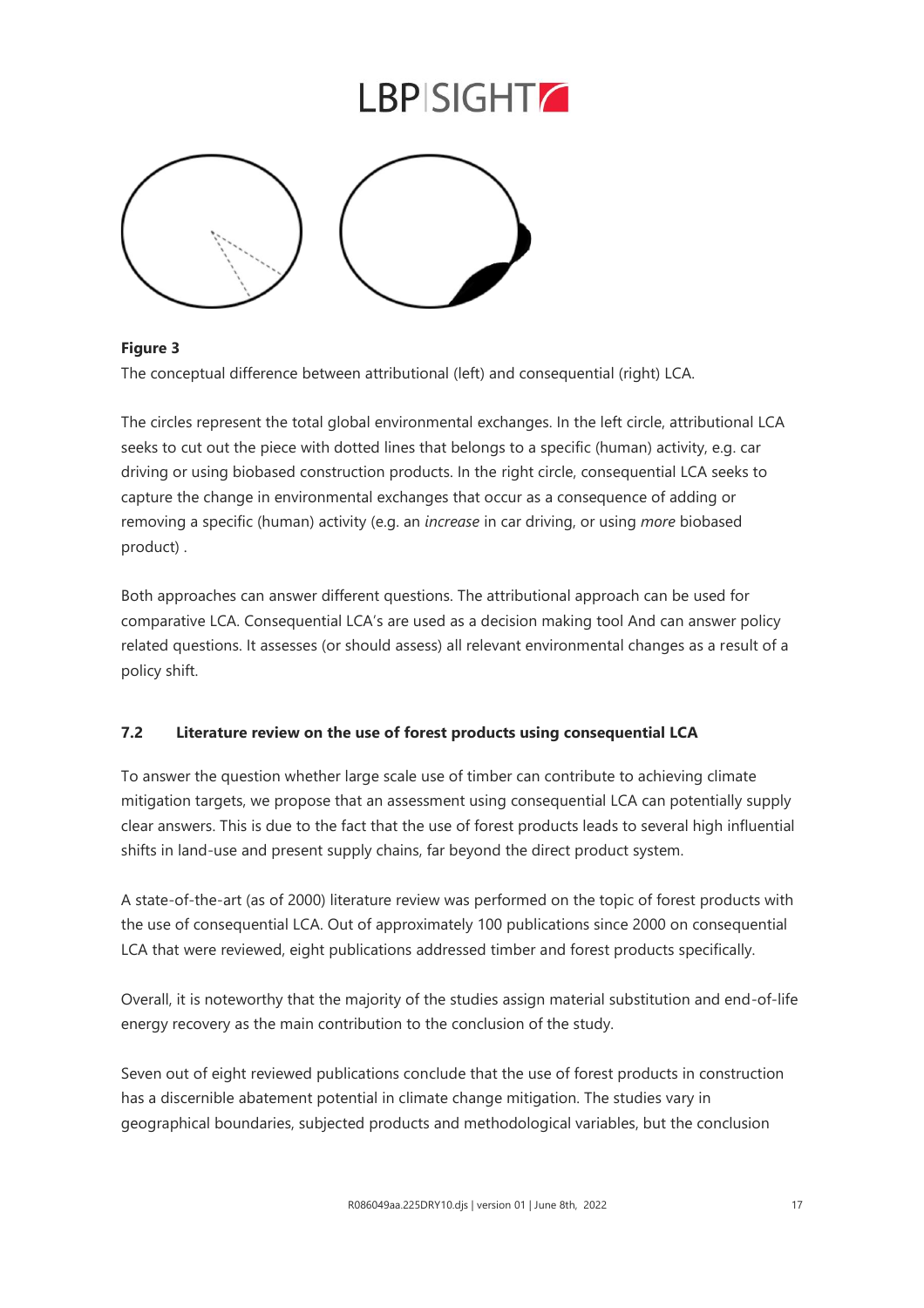![](_page_17_Picture_0.jpeg)

remains consistent. All reviewed studies used consequential LCA to look beyond the initial product system, but did differ in:

- substitution of conventional materials.
- substitution of end-of-life (EoL) energy recovery
- allocation of land-use for increased afforestation.

All studies assumed carbon emissions from conventional materials to be static, whilst assuming emissions from forest products to decline in the future due to production scale-up and innovation. This is a questionable assumption in the light of current GHG roadmaps, of which the majority impose significant carbon emission reductions across all industries.

Where energy recovery from End-of-Life was modelled, some studies assumed fossil energy carriers to be displaced, assuming energy use to be statically. However, it is not likely that no shift in the contribution of renewable energy to the total energy demand will take place. Lastly, few studies considered land-use and the displacement of agriculture as a result of afforestation.

### **7.3 Considerations on the substitution effect**

From the literature review of the consequential LCA studies, it becomes apparent that substitution of conventional materials by forest products in many cases has a dominant effect on whether the use of forest products in construction can have abatement potential for climate change (or potential to reduce GHG emissions). However, where some publications provide insight or details on the inventory of the wood product system, no essential details are provided for the conventional materials that are substituted. Typically, only the type of product is mentioned (e.g. concrete block, masonry wall), but not the specifics that are important for LCA calculations (e.g. type of cement, type of brick, e.g. calcium silicate or clay). Since many of the studies identify substitution to be the main contributing factor, the question how the LCA calculations of the conventional materials were carried out becomes all the more important. Without the specific information necessary for reproducing the input parameters of the consequential LCA models in these studies, the results remain ambiguous.

If substitution of conventional materials is of (potential) great importance in a consequential LCA study, it is recommended to pre-assess the impact of substitution modelling choices as a preliminary step before carrying out the overall consequential LCA calculations. This will help document and clarify fundamental assumptions and parameters, while also putting the results of the consequential LCA in the right perspectives.

To illustrate this, in a more general sense, a sensitivity analysis was published in 2019 on the key assumptions in product substitution of wood for more fossil carbon intensive building materials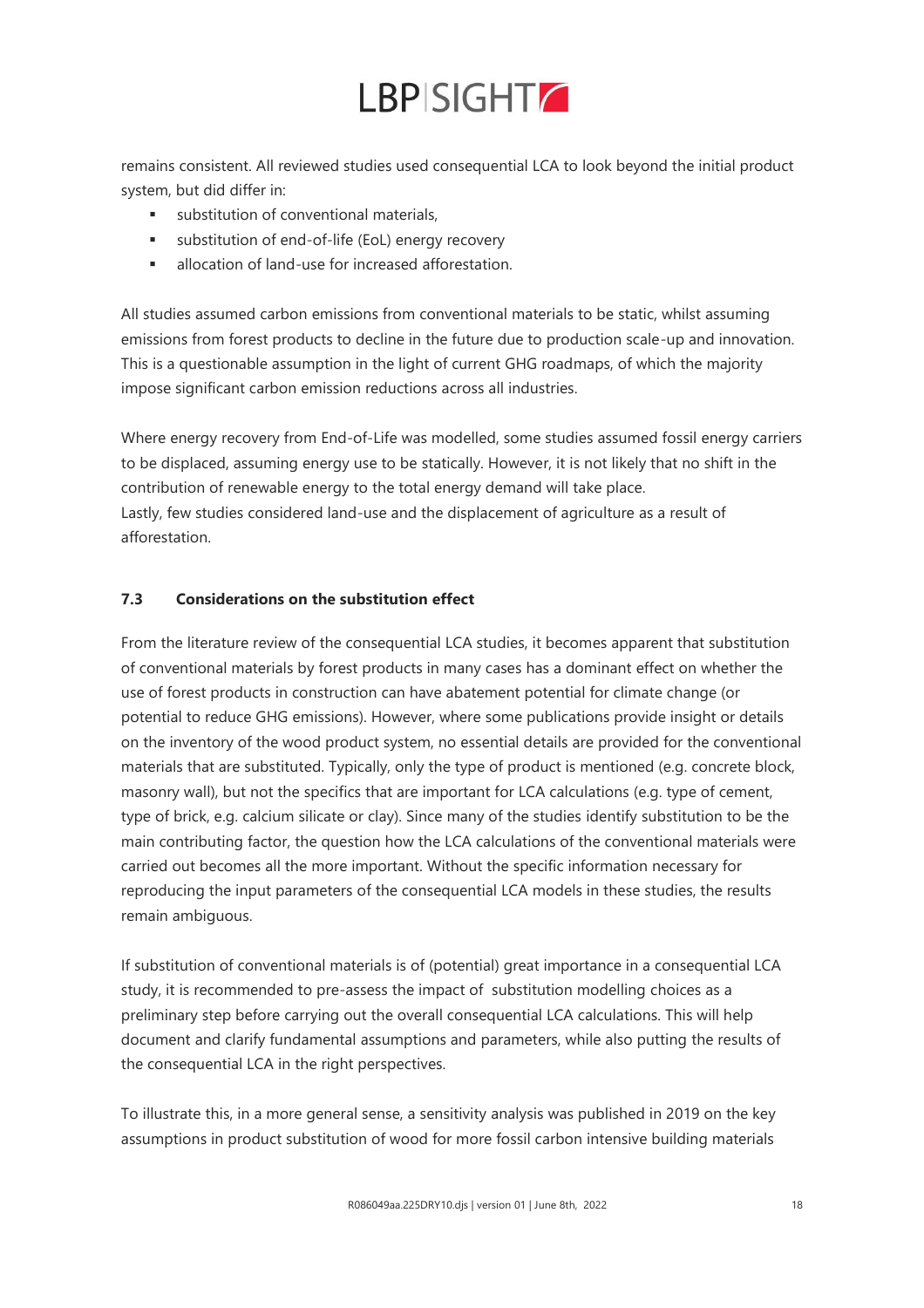![](_page_18_Picture_0.jpeg)

which suppose significant climate mitigation benefits). By re-examination of the fundamental assumptions underlying these projections it was shown that long-term mitigation benefits related to product substitution may have been overestimated 2- to 100-fold in literature. These reported findings clearly underline the importance of the assumptions and starting points for substitution effects in consequential LCA's.

### **7.4 Conclusions on consequential LCA**

The current general scientific consensus is that when comparing timber products (CLT/GLT) with mineral products (e.g. reinforced concrete and steel) in comparative attributional LCA, timber products can have a lower contribution to GHG emissions. However, critical aspects such as availability of biomass and indirect (allocative) effects remain out of scope with attributional LCA. Consequential LCA has the potential to bring more clarity to these hidden aspects, as the scope allows for system expansion. Several academic publications using consequential LCA's on the topic of the use of mass timber in construction products were assessed. From reviewing these publications, a large variation is apparent in methodological choices, in particular on the topics of indirect effects, substitution effects and end of life scenario's.

Within the framework of the reviewed publications here, these studies conclude that the consequences of shifting to using (more) timber for construction, is beneficial to reducing GHG emissions. However, we conclude that without guidelines for consequential LCA, which reduce the variation in methodological choices, the results of these studies remain ambiguous and do not allow such clear-cut conclusions.

### **8 LCA database analyses and EPD assessment of GHG emissions**

### **8.1 LCA databases assessment**

As part of the review of Life Cycle Assessment (LCA) methods of biobased construction materials, an assessment of LCA background databases was performed. The purpose of this review is twofold: to gain insight in the manner in which biobased products are modelled in these databases and to investigate whether the modelling approach is representative of current production processes.

A manufacturer usually only has information of products within its own sphere of influence. LCA background databases are therefore a fundamental part of LCA, as they provide essential life cycle information to foreground data (see figure below) and of processes up and down the product value chain.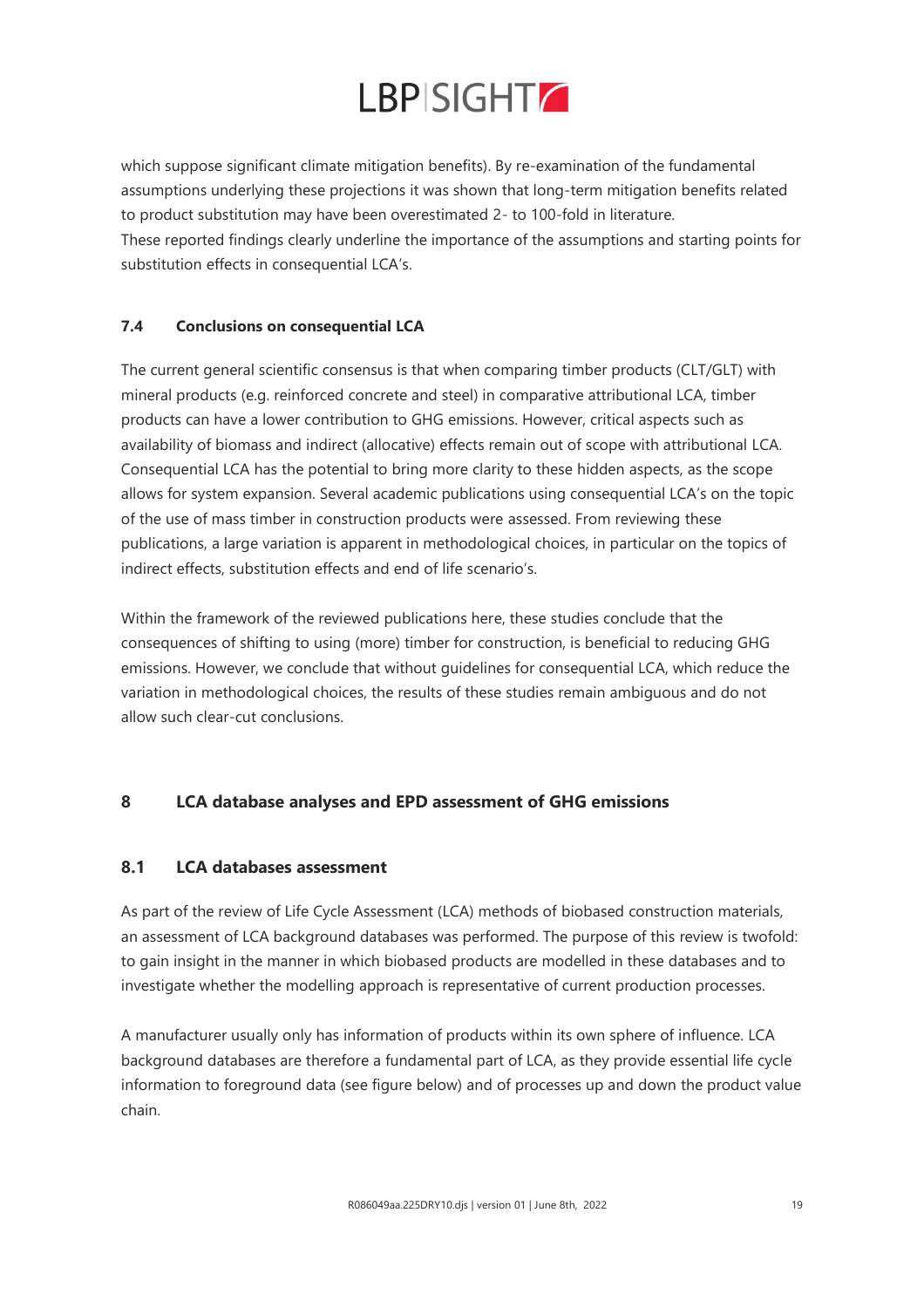![](_page_19_Figure_1.jpeg)

**Figure 4** LCA calculation steps

Due to the large number of biobased construction materials and background datasets, the focus of this review was set on two important construction materials: beams and panels, both solid and composites, and made of hard wood and soft wood. The geographical scope of this assessment was set on Europe, with outlook to other regions where relevant. Efficiency of biobased production processes (forestry, sawing, planing) in background modelling was compared to recent statistics.

There are many LCA background databases in existence, varying from databases with a very broad application, representing many activities in many regions, to very specific databases for specific countries and/or specific product groups. There are two main databases in use for LCA calculations in the construction sector within Western Europe: Ecoinvent and Gabi.

The data quality of LCA background databases is determined by a number of factors, which include the age of the dataset, update frequency, completeness and geographical coverage. The age of the dataset can differ greatly. For example, the Ecoinvent database includes datasets for materials that have not been significantly reviewed since the early 2000s. However, certain parameters are regularly updated that indirectly improve data quality for a large number of datasets, for example energy inputs such as the electricity production mix.

### *Non-biogenic GHG emissions*

Background processes within the database that make up the value chain in LCA modelling, have been screened on missing non-biogenic CO<sub>2</sub> emissions (e.g. missing transportation modes, missing underlying processes withing a dry kiln). This involved the screening of the network of underlying background processes of the different products. Obvious omissions or misrepresentations of such processes were not identified.

### *Biogenic GHG emissions*

The main observation on biogenic carbon that was made is that within the modelling of forestry processes in LCA databases, all hardwood and softwood forestry processes are characterized as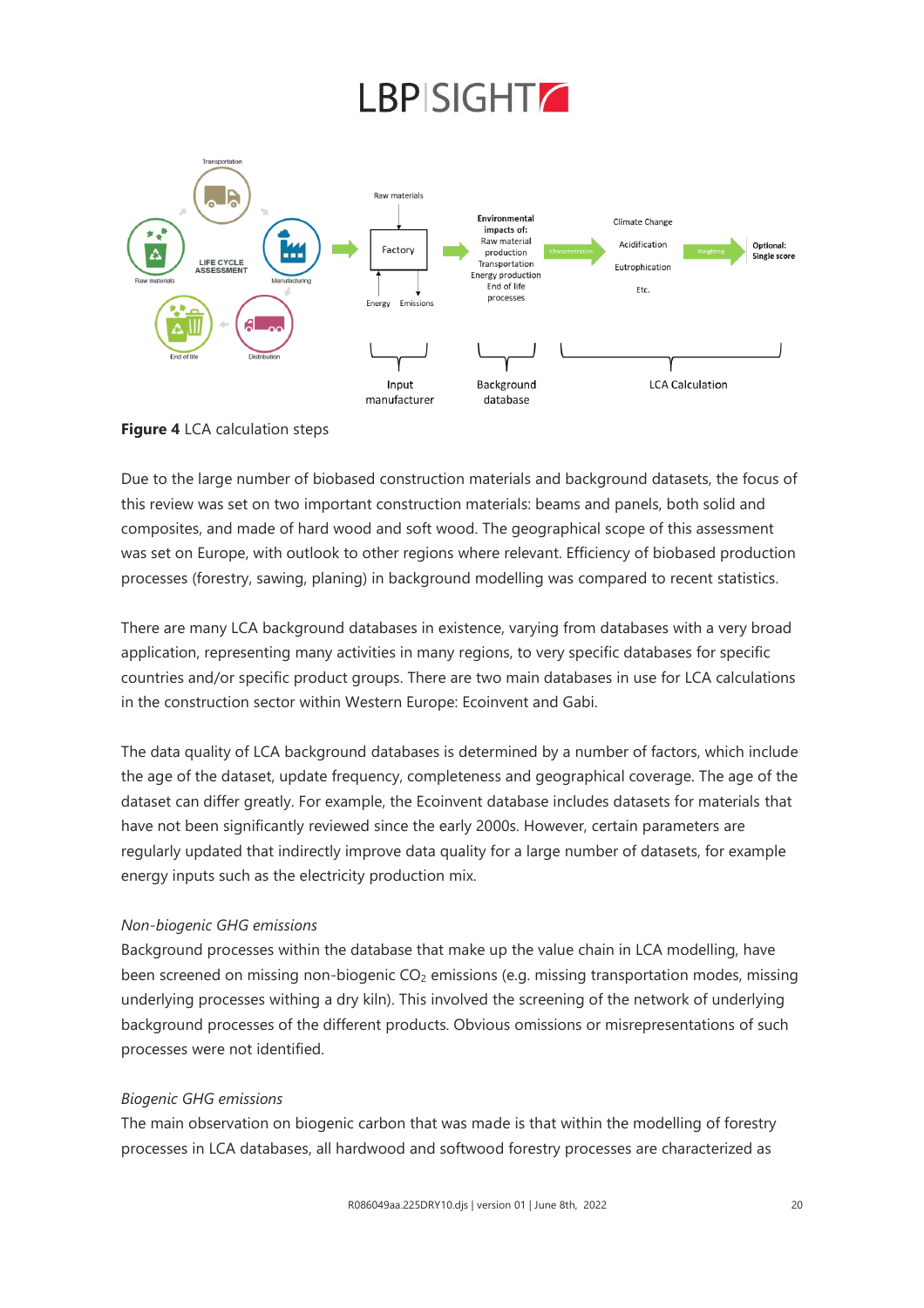![](_page_20_Picture_0.jpeg)

'sustainable forest management'. Furthermore, all biogenic carbon uptake in the forestry models is directly and only related to the carbon content of the wood product that forms the output of the forestry process. No uptake and no emissions are included from non-merchantable wood that remains in the forest, such as tree tops and roots. This implies that either the carbon neutrality principle is applied in the model, meaning that these emissions are compensated for by carbon uptake of the forest, or that for these components both inputs from nature and emissions from decomposition are missing.

Background documentation or other literature does not provide a comprehensive explanation for these observations. The definition of sustainable forest management that can be found indicates that sustainable forest management as defined by Ecoinvent does not include the principle of carbon neutrality. Therefore, we conclude that LCA databases do not provide a consistent explanation of how forestry processes are modelled in terms of carbon neutrality and environmental impacts.

### **8.2 Assessment of Product Category Rules (PCR) and Environmental Product Declarations (EPD)**

As much as it is important to assess the LCA background databases, it is equally important to gain insight in the different sets of standards and rules that are currently in use when it comes to providing the scope and boundaries of LCA models, and applying or comparing the results from LCA calculations in Environmental Product Declarations (EPDs). The following paragraphs provides an assessment of these different standards and the product category rules (PCR) and its impact on selected EPD's of wood based products.

### *PCR*

Product Category Rules are a set of rules, requirements and guidelines for developing Environmental Product Declarations (EPD) for one or more product categories. PCR are particularly useful where the environmental impacts of products within a category group are to be compared.

Standard EN 15804 "Sustainability of construction works - Environmental product declarations - Core rules for the product category of construction products" is the overarching standard for all EPDs on construction works. Since 2019, the amendment 'A2' has been added. With the modification to A2, the global warming potential impact category has been separated into global warming potential from fossil fuels, global warming potential from biogenic and global warming potential from land use and land use changes. The previous version ('A1') of the standard did not include this. In addition, differences in characterisation factors of GWP between A1 and A2 may lead to a difference in the results for GWP of up to 10-15%. Both versions of the EN 15804 will still be in use in the coming years, depending in which EPD program is used.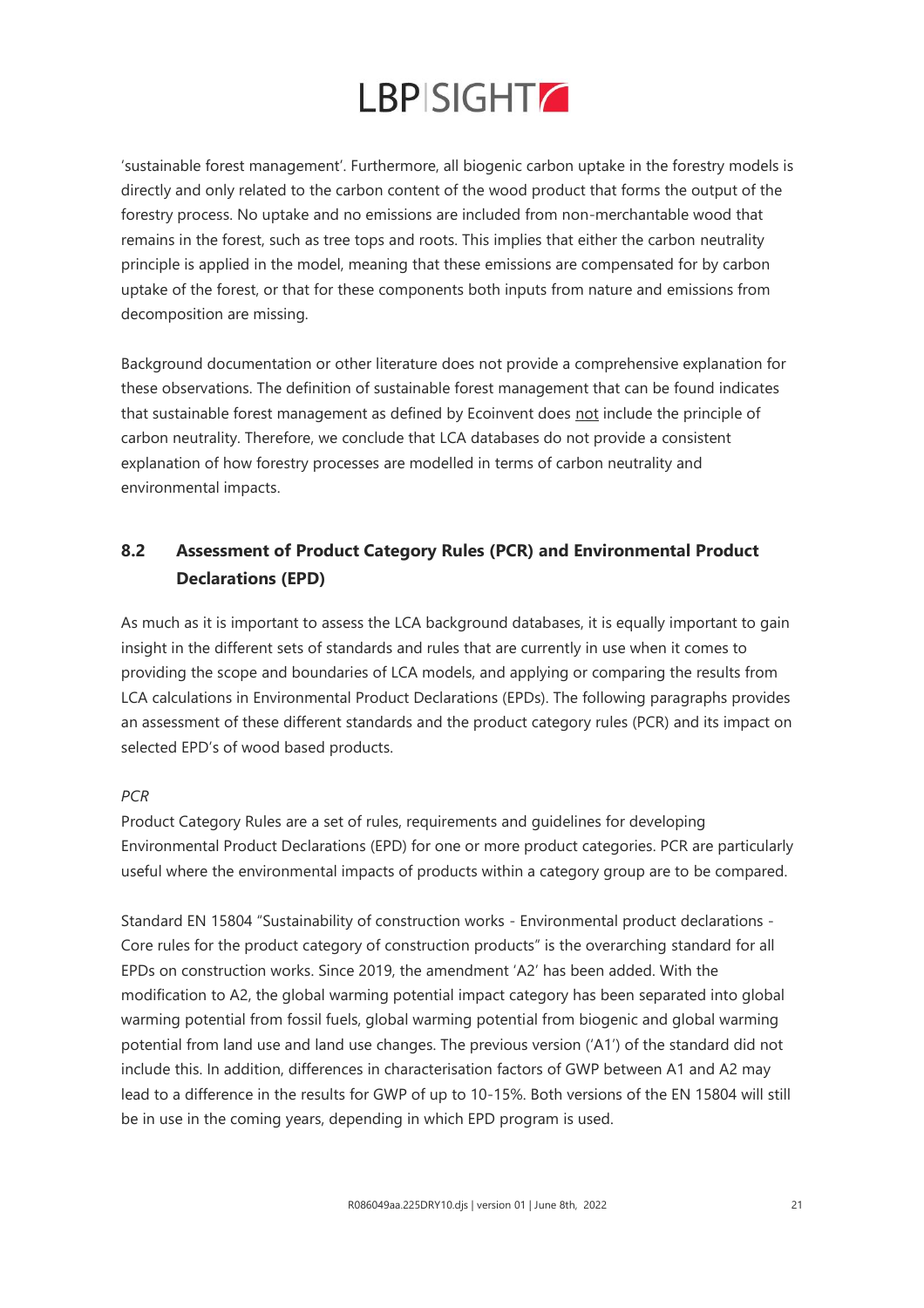![](_page_21_Picture_0.jpeg)

In addition, several PCR show differences in the way carbon neutrality is assumed or proven and how it is taken into account in LCA calculations. For example, standard EN 16485 ("Round and sawn timber - Environmental Product Declarations - Product category rules for wood and wood-based products for use in construction") assumes carbon neutrality when wood comes from countries that can account for abiding to Art. 3.4 of the Kyoto Protocol or when the wood originates from forests that are operated under established certification schemes for sustainable forest management. If carbon neutrality cannot be assumed or proven, then the standard imposes that uptake of  $CO<sub>2</sub>$ cannot be declared.

### *EPD*

The intention of Environmental Product Declarations (EPDs) is to present transparent, verified and comparable information about the life-cycle environmental impact of products and services.

The purpose of and EPD in the construction sector is to provide the basis for assessing buildings and other construction works, and identifying those with less environmental impact. As such, they form an important comparative tool. In EPDs several of the product's life cycle stages are covered. These so-called modules (A, B, C and D) represent the following life cycle stages:

![](_page_21_Figure_5.jpeg)

Of the 48 EPDs that were investigated (of which 11 in more detail), only a few mention the origin of the wood products. As a consequence, some of the products should not be eligible for carbon neutrality. As such, the declared values in the EPD in those cases, are incorrect when declared under the application of standard EN 16485.

Several wood product EPDs declare a negative sum of  $CO<sub>2</sub>$ eq emissions over the life cycle. This is caused by the following: wood products enter the system with a negative biogenic  $CO<sub>2</sub>$ eq since the carbon is stored in the wood (provided that this allowed according to EN 16485, which is not always clear). At module C3 the wood products are incinerated and approximately the same amount of carbon dioxide is emitted. However the wood products are incinerated with energy recovery and therefore environmental benefits are given in module D for the saved emissions from electricity and heat production from an alternative source. It is not always fully clear from the EPD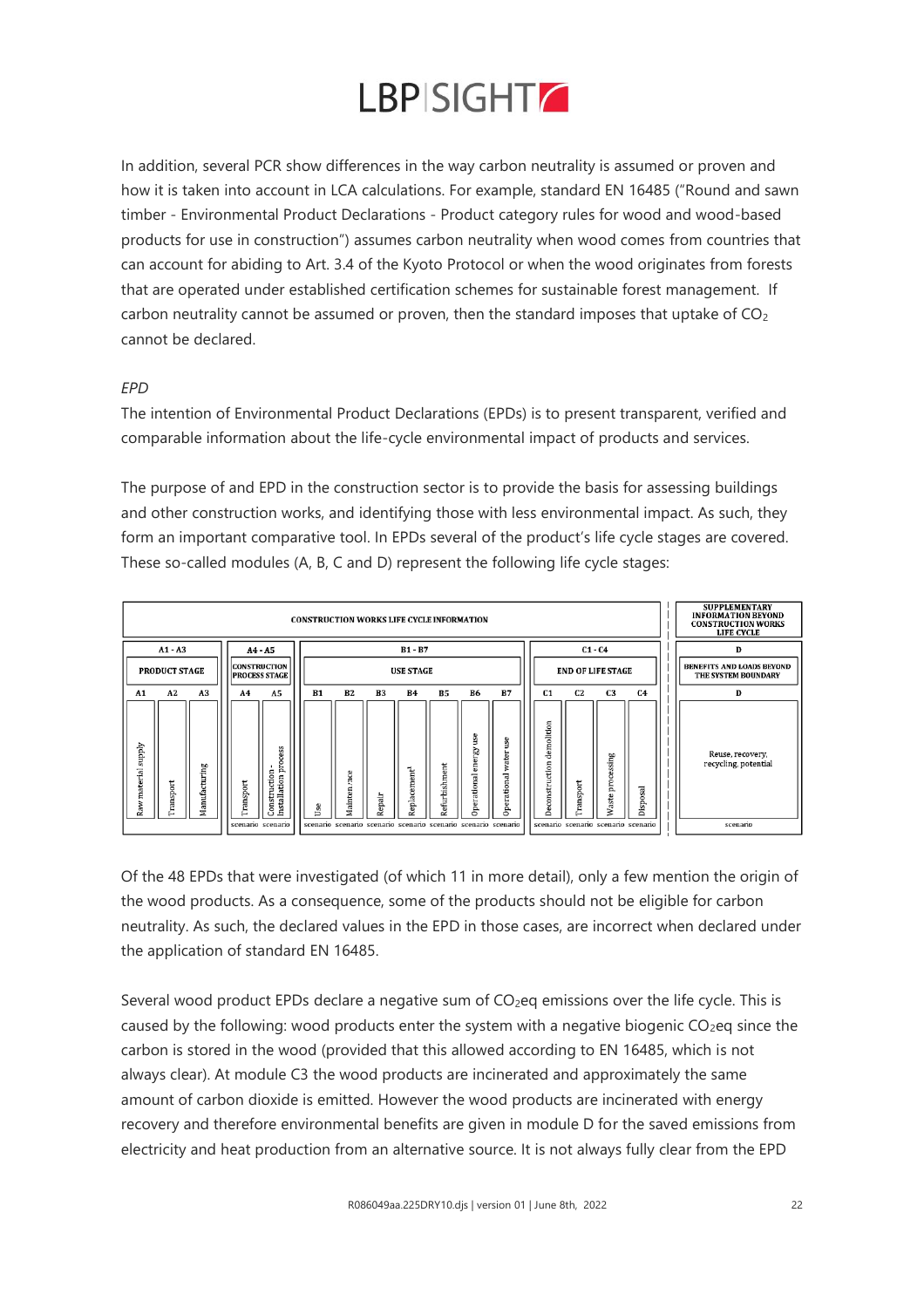with what alternative source the calculation of the benefits have been made. However, this can have a large impact on the overall result (and consequently the calculated GWP).

The assessment of PCR and EPDs of wood bases products showed that inconsistencies both at the system level of PCR and the implementation in EPDs exist. Ultimately, this results in skewed declared values for biogenic CO<sub>2</sub>eq emissions at the product level, and therefore in comparison with alternative products.

Proper alignment of these issues in PCR for wood based products and EPD formats, at least at the European level, is a prerequisite for fair comparison of GWP of different construction products. As a consequence, this means that a similar assessment of alternative construction products should be considered (but is not in the scope of this study).

### **9 Temporary carbon storage in Harvested Wood Products in construction**

The effectiveness of terrestrial carbon sequestration through forestation options is based on the whole carbon cycle covering both carbon stocks and flows, and is influenced by human activities and their impacts on the biosphere and atmosphere when it comes to disturbances of forestry ecosystems. As a consequence, the same holds true for utilising harvested wood products in the construction sector as a temporary carbon sink.

In order to form a position on the potential of temporary carbon storage in harvested wood products (HWP, or timber) in construction, a literature review was performed on the topic of temporary carbon storage in the biosphere and biobased materials. In this review based upon peer-reviewed literature, the focus was on publications as of 2000.

Out of approximately 80 publications since 2000 on temporary carbon storage that were reviewed, thirteen publications addressed the subject within the scope of this study. While literature has been found with a critical stance on temporary carbon storage, as well as a positive stance, most sources are neutral on the subject.

The common thread in all literature reviewed, is that potential benefits of temporary carbon storage very much depend on both the approach adopted to quantify these benefits, as well as on the accounting time horizon (= the time beyond which further impacts are not considered). If temporary storage is considered then it is common practice to adopt a 100-year time horizon, but the choice of this horizon seems arbitrary and not scientifically substantiated. Also, often the choices used as basis for accounting temporary carbon storage benefits are not made explicit and transparent. This makes it very difficult to compare results and to base any policy decision on.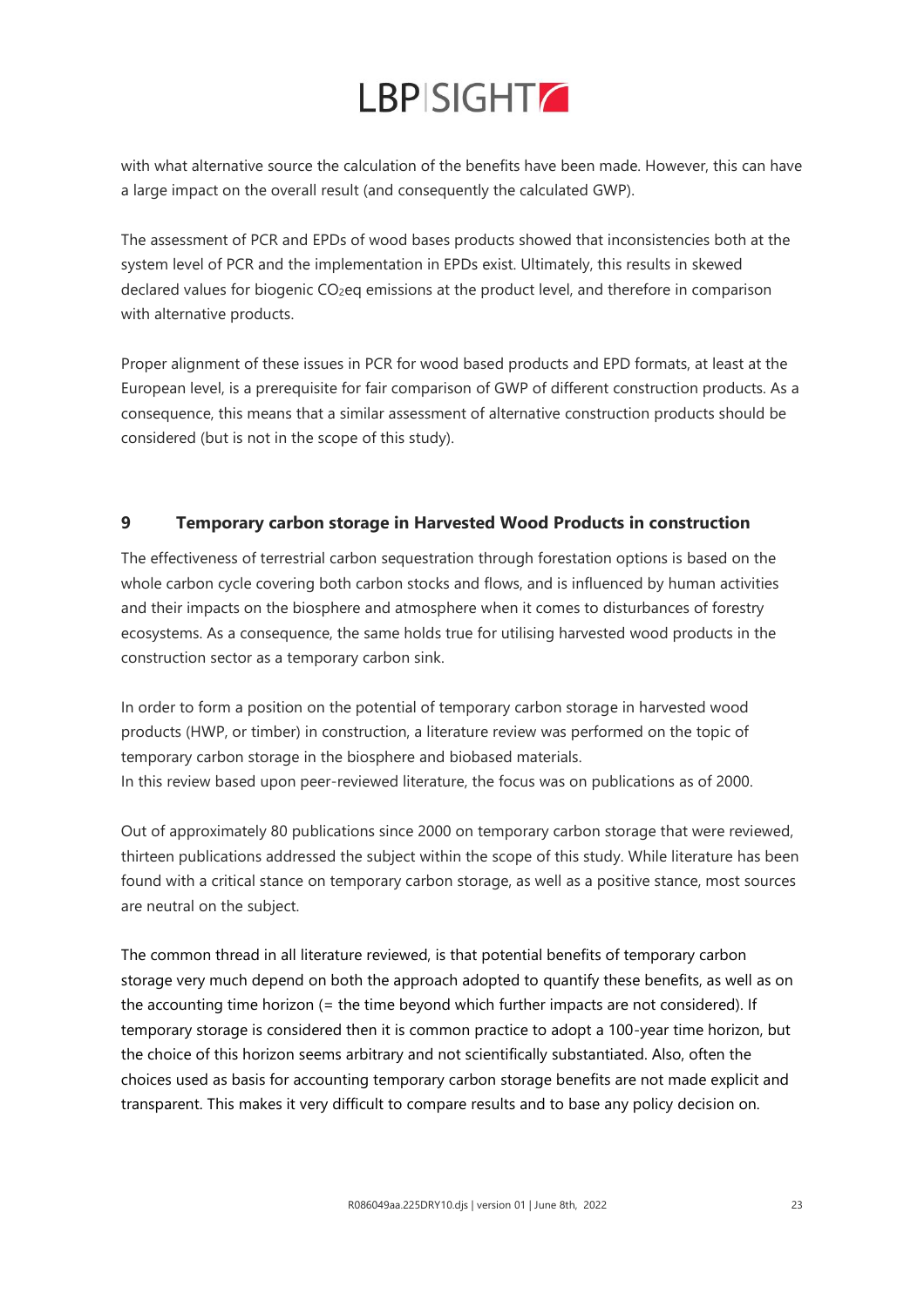At face value, temporarily storing carbon is equivalent to delaying an emission by the same number of years it was stored. This means that depending on the time horizon chosen for the quantification of benefits, the period of time over which its impact is considered decreases. In other words: the potential mitigation value depends on the timing of both sequestration and re-emission of GHG

Some authors argue that any delay in re-emission is beneficial because it provides extra time to find or develop more effective climate change mitigation solutions. In order to have any benefits from temporary carbon storage in timber, carbon neutrality through sustainable forestry and parallel active reforestation are unequivocal prerequisites, which at present is not an a priori fact. Also, the influence of the rotation periods related to the biomass growth can be problematic when assessing the impact of bio-based products. Not all biobased products can be considered as carbon neutral in a short time horizon, due to longer rotation periods / slow growing times. This specifically applies to timber. Fast-growing biobased materials, such as straw, hemp, and bamboo, can be more effective in this respect by rapidly removing carbon from the atmosphere, especially when applied in products with a similar service life as for wooden or mineral based construction products.

### **10 Mitigation potential of temporary carbon storage in HWP**

Long term mitigation solutions are necessary to avoid climate change in the long term, but temporary solutions may play a positive role in terms of avoiding to cross certain critical and potentially irreversible climatic tipping points. The potential value of temporary carbon storage in terms of climate change mitigation in the long term is subject of ongoing academic discussion. When focusing on the construction sector, there are several approaches to store carbon in the built environment. In fact, implementing buildings as carbon sinks has gained status as a mitigation strategy and is promoted by several policy initiatives such as the Renovation Wave Strategy and the new European Bauhaus initiative.

It is therefore a valid question what the climate change mitigation potential of harvested wood products (HWP) in construction can be. The following paragraphs provide a first order assessment of the potential contribution of HWP to mitigate climate change, at the European level, and is put in perspective of EU emission reduction targets and global surface temperature.

### **10.1 Global GHG emissions and reduction efforts**

Global net anthropogenic greenhouse gas (GHG) emissions amounted to 59 Gton CO<sub>2</sub>eq in 2019. Historical cumulative net  $CO<sub>2</sub>$  emissions from 1850 to 2019 were approximately 2400 Gton  $CO<sub>2</sub>$ eq. By comparison, the current estimate of the *remaining* carbon budget from 2020 onwards for limiting warming to 1.5°C has been assessed as 500 Gton  $CO<sub>2</sub>$ eq.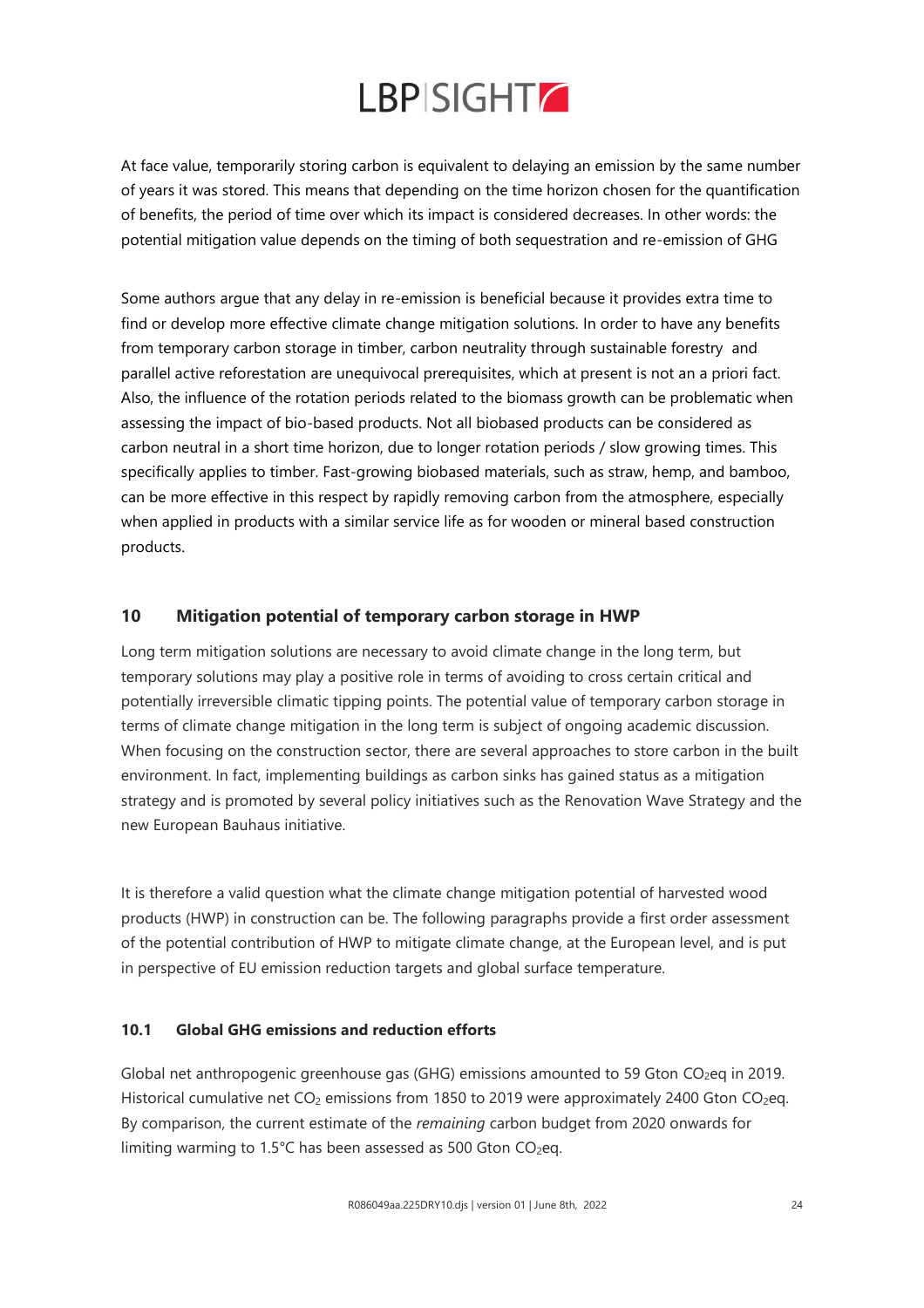![](_page_24_Picture_0.jpeg)

The carbon budget is the maximum amount of cumulative net global anthropogenic GHG emissions that would result in limiting global warming to a given level with a given likelihood. This is referred to as the *total* carbon budget when expressed starting from the pre-industrial period, and as the *remaining* carbon budget when expressed from a recent specified date. The remaining carbon budgets are from 2020 onwards, which extend until global net zero  $CO<sub>2</sub>$  emissions are reached.

This results in a global GHG emission reduction effort of 981 Gton  $CO_2$ eq. up to 2050, or 3481 Gton CO2eq up to 2100 (assuming after 2050 the global GHG emission is allowed to stay at 10 Gton CO<sub>2</sub>eq/yr.

The recent IPCC draft assessment report indicates that buildings have the potential to contribute more than 20% to the global effort, see Figure 5.

![](_page_24_Figure_4.jpeg)

**Figure 5** Relative contribution of different sectors and LULUCF to global anthropogenic GHG emissions. (Source: IPCC).

Specifically, global GHG emissions associated with buildings amounted to 12 Gton CO<sub>2</sub>eq in 2019, equivalent to 21% of global GHG emissions. Of these 12 Gton, 81% of the emissions stem from offsite generation of electricity and heat, and direct emissions produced onsite (e.g. heating and cooking). Approximately 18% (2.2 Gton CO<sub>2</sub>eq) were embodied emissions from the production of construction materials used in buildings. This means that the absolute maximum emission reduction potential from all construction materials in buildings can contribute no more than 6.5% to the total global effort up to 2050. This is assuming that *all* GHG emissions from construction materials were eliminated immediately (2.2 Gton CO<sub>2</sub>eq/yr), which is not realistic.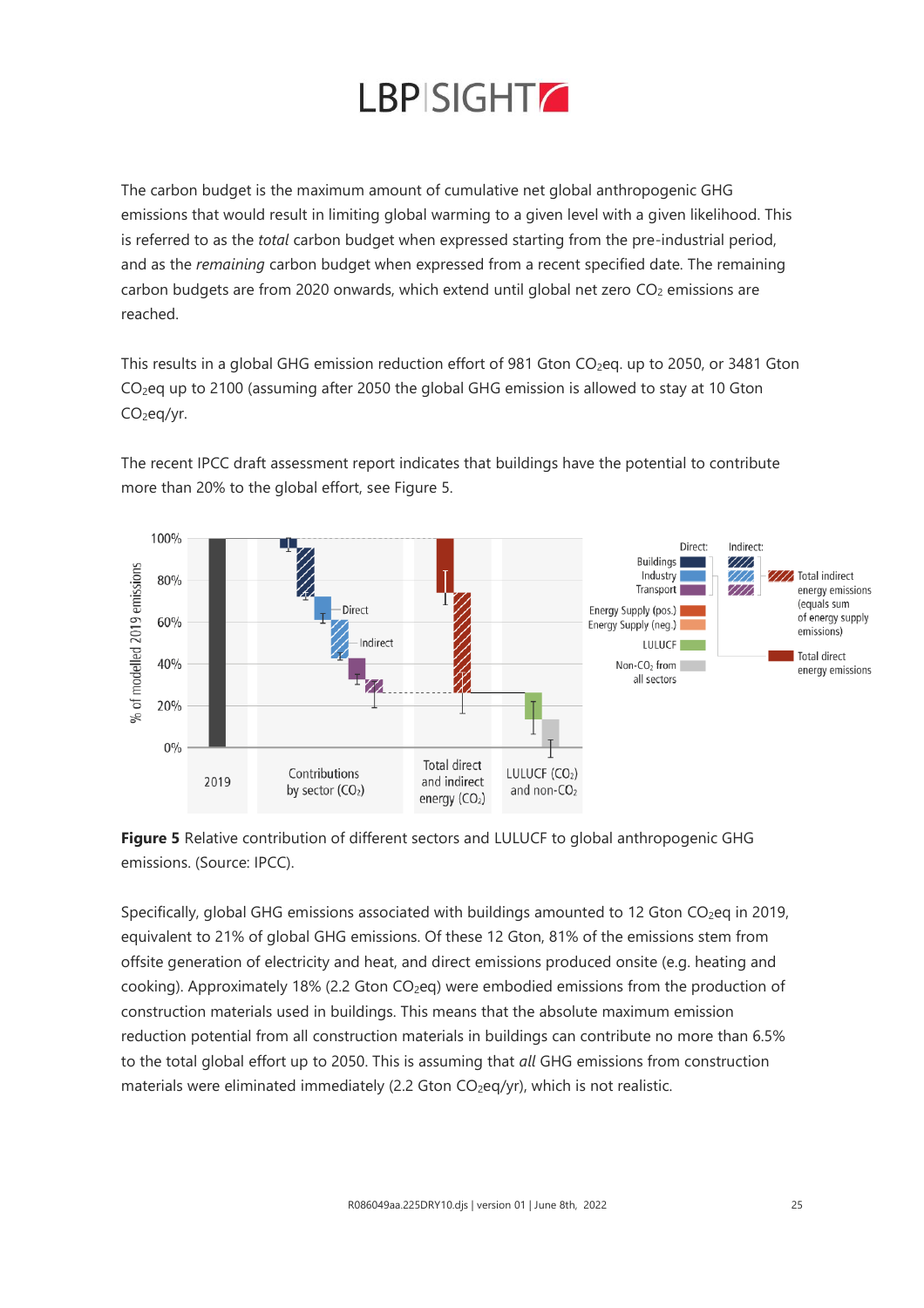![](_page_25_Picture_0.jpeg)

### **10.2 Size of the net carbon sink for HWP in construction**

#### *Global potential*

Since the publication of the IPCC's Special Report on Climate Change and Land several studies assessed the mitigation potential of the use of wood products (including but not limited to, HWP in construction). A global forest sector modelling study estimated that carbon storage in wood could provide an average mitigation potential (by increasing the HWP pool) of 0.4 Gton CO<sub>2</sub>eq/yr for the period 2020–2050. This amounts to 10.7 Gton CO<sub>2</sub>eq total up to 2050 (and 29.2 Gton CO<sub>2</sub>eq up to 2100). It should be noted that this potential is based on the assumption of sustainable forestry.

Recently, IPCC's working group III concluded that there is medium confidence that carbon storage in wood products *together with material substitution* can contribute to climate change mitigation when considering sustainably managed forest ecosystems.

In terms of substitution, it very much depends which material is considered. Mineral construction products containing cement binders are considerable GHG emissions sources (constituting up to  $5%$  of global CO<sub>2</sub> emissions) when the cement is assumed to be manufactured solely from calcination of carbonate rocks. However, in the use-phase, the natural reversal of this process carbonation- provides a growing carbon sink. Carbonation of cement materials over their life cycle represents a large and growing net sink of  $CO<sub>2</sub>$ , up to 0.3 – 0.8 Gton  $CO<sub>2</sub>/yr$ . These carbonation sinks have so far not been considered in substitution scenario's, but can have significant impact. Further research is required to properly account for carbonation of cementitious construction products, but the potential sink of carbonation is up to par with (or higher than) the global potential sink of wood products.

### *Potential HWP sink of the EU*

On average, the net carbon sink for HWP in Europe ranges between 31 and 40 Mton  $CO<sub>2</sub>$ eq per year (an average of 35.5 Mton). This is for all HWP, not just for HWP in construction. This is based on assuming sustainable forestry (i.e. carbon neutrality) but without considering the GHG emissions for the production chain (which would decrease the potential size of the net carbon sink).

### **10.3 GHG emission reduction targets for the EU-27**

Based on the Nationally Determined Contributions (NDCs) of the EU Member States, the overall reduction percentages of GHG emissions are known. In the time period 2021 – 2030, this results in the annual emission allocations for each Member State for each year of the period from 2021 to 2030 pursuant to Article 4 of Regulation (EU) 2018/842. Compared to the reference levels of 2005, the total GHG emission reduction target for the EU-27 up to 2030 amounts to 5.2 Gton CO<sub>2</sub>eq. In order to arrive at a total GHG emission reduction target for the year 2050, a linear decrease in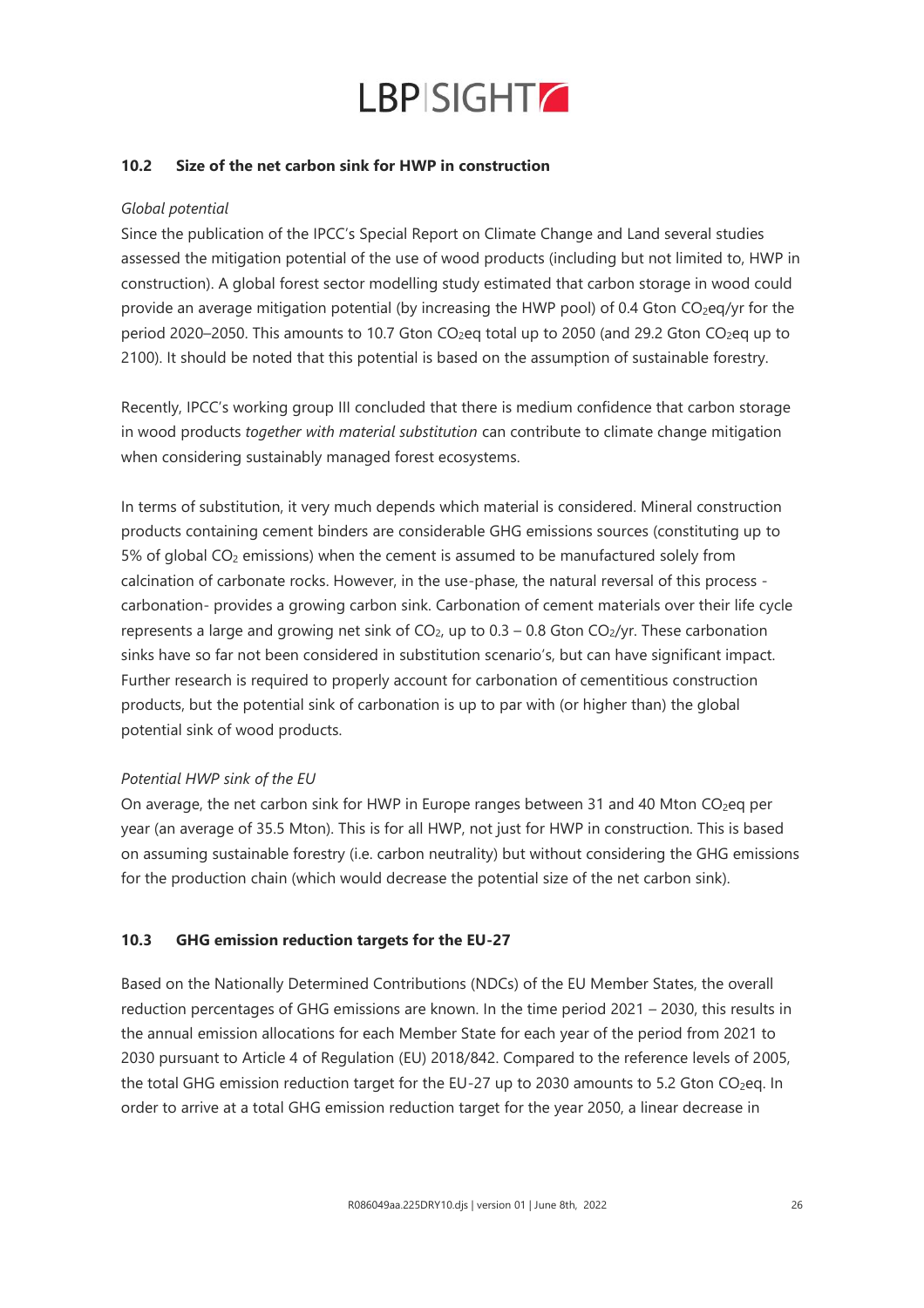annual emission allocation is assumed for the period between 2030 and 2050. The total reduction percentage in 2050 is set at 95% (compared to the level in 2005).

By using this approach, the total GHG emission reduction target for the EU-27 amounts to 37.2 Gton CO2eq. After the year 2050 up to 2100, emission reduction targets are assumed to be equal to the level of 2050 (i.e. assuming a near net carbon neutral EU-27 has been established). This means that starting in 2021 and up to 2100, the EU-27 would have a cumulative reduction target of 156,8 Gton CO2eq relative to the year 2005.

### **10.4 The EU-27 HWP carbon sink in perspective of Climate change mitigation**

In the previous paragraphs, the total net carbon sink of HWP and the total GHG emission reduction effort for the EU-27 were calculated. To put these in perspective in the potential of climate change mitigation, the relative contributions are provided here.

### *Relative contribution to EU-27 redution target*

The current net carbon sink of the HWP pool in the EU-27 amount to an average of 35,5 Mton CO2eq/year (see section 10.2). Over the next 78 years (up to the year 2100), this equals to 2.77 Gton CO<sub>2</sub>eq, or 1.8% of the total target for the EU-27 of 156.8 Gton CO<sub>2</sub>eq up to 2100. Again, this is for the entire pool of HWP, not for HWP in construction.

### *Relative contribution to the global emission reduction effort*

When looking at the remaining global GHG budget (within the 1,5  $\degree$ C scenario) of 500 Gton CO<sub>2</sub>eq up to 2050, the global emission reduction effort amounts to 981 Gton CO<sub>2</sub>eq. up to 2050, or 3481 Gton CO<sub>2</sub>eq up to 2100. For the EU-27, this emission reduction effort is 156.8 Gton CO<sub>2</sub>eq up to 2100, or 4.5% of the global effort.

The global potential of the HWP carbon sink equals to 29.2 Gton CO<sub>2</sub>eq up to 2100, or 0.8% of the global emission reduction effort. The current potential of the EU-27 HWP carbon sink amounts to 2.77 Gton  $CO<sub>2</sub>$ eq, which is 0.1 % of the global effort.

### *Relative contribution to global surface temperature*

As part of the recent work on the relationship between the global surface temperature and cumulative GHG emissions, IPCC's Working Group I published its draft 6<sup>th</sup> Assessment Report. A near linear relationship between the cumulative CO<sub>2</sub> emissions and global warming for the five GHG reduction scenarios until the year 2050 was reported, as shown in Figure 6.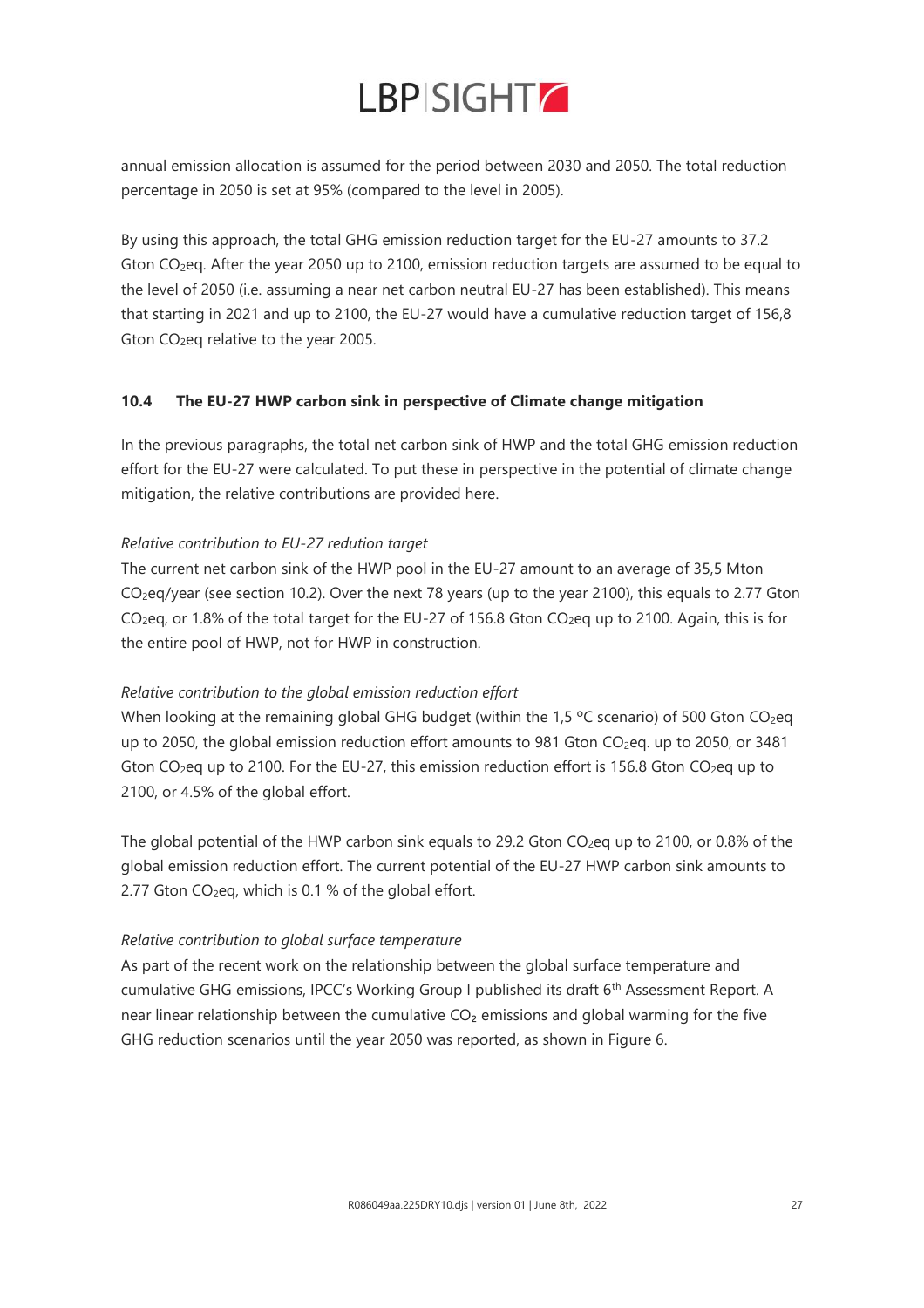![](_page_27_Picture_0.jpeg)

## Every tonne of  $CO<sub>2</sub>$  emissions adds to global warming

![](_page_27_Figure_2.jpeg)

### **Figure 6**

Near-linear relationship between cumulative  $CO<sub>2</sub>$  emissions and the increase in global surface temperature (Source: IPCC).

The slope of this curve was used to calculate the relative contribution of temporary carbon storage in HWP to mitigation of climate change expressed as ºC global warming reduction potential.

At the global level, assuming a cumulative size of the HWP carbon sink up to 2100 of 29.2 Gton CO2eq, this would translate into a 0.02 ºC global warming reduction potential.

Overall, the total GHG emission reduction target of the EU-27 (156.8 Gton) would constitute a reduction of 0.09 ºC, whereas the current yearly potential net carbon sink of the HWP pool in the EU-27 would amount to no more than 0.002 ºC.

### **10.5 Conclusions**

The climate change mitigation potential of temporary carbon storage in the built environment has gained increasing attention. It is therefore a valid question what the climate change mitigation potential of harvested wood products (HWP) in construction can be.

The mitigation potential has been assessed by comparing the amount of carbon that can be stored in HWP in construction with the total GHG emission reduction effort at a global and European scale.